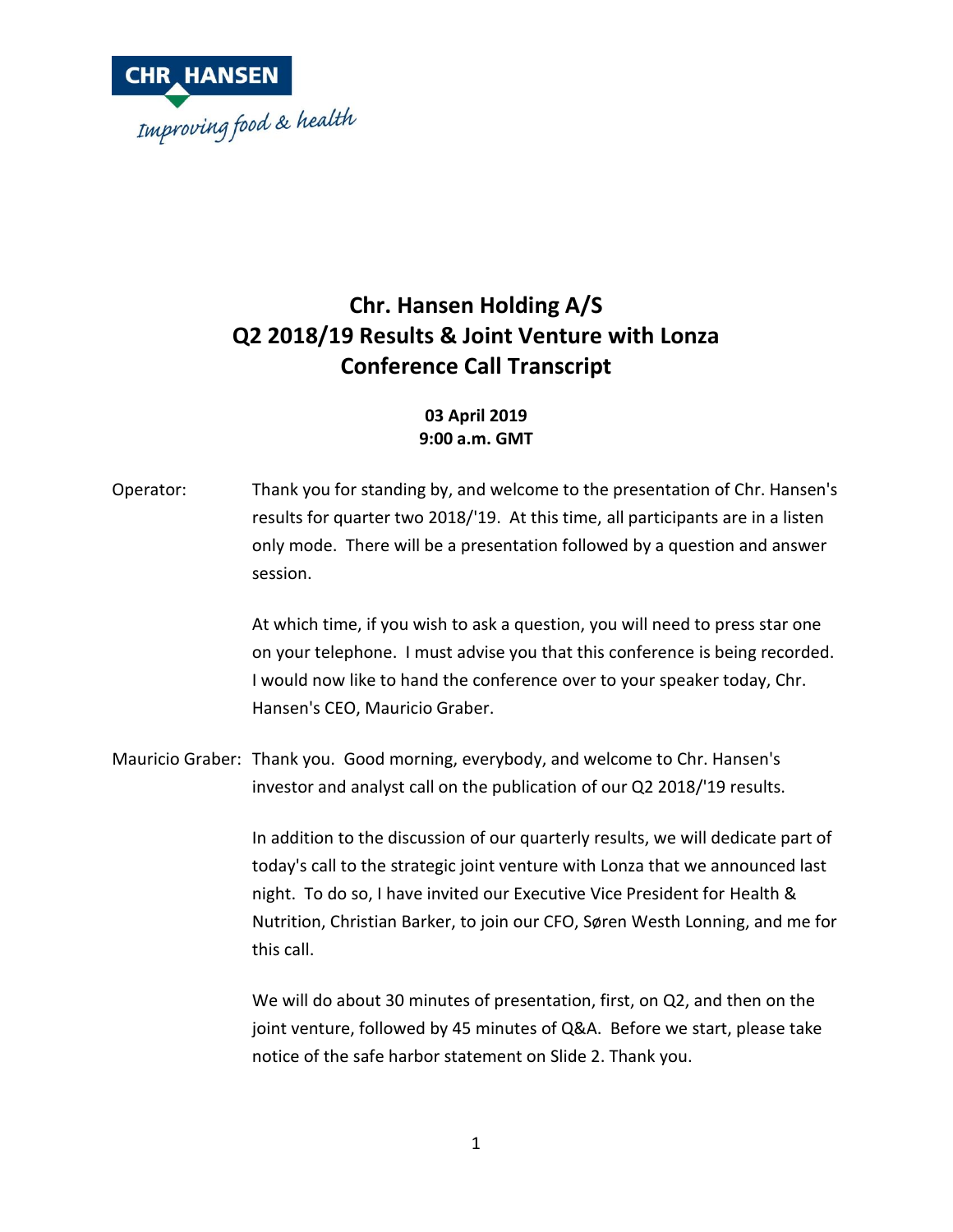

Let's move to Slide 3. During the first 6 months of our financial year 2018/'19, we made good progress on our strategic agenda and once again delivered a solid set of financial results.

On group level, we saw the momentum from the first quarter continue, leading to 9 percent organic growth year-to-date. EBIT margin before special items expanded by 80 basis points to 27 percent year-to-date, driven by all 3 business areas, with a clear contribution from the Copenhagen site expansion.

Free cash flow before special items and acquisitions came in at EUR 8 million year-to-date driven by strong operating cash flows on one side and partly offset by higher CapEx spending.

On segment level, please turn to Slide 4. Both Food Cultures & Enzymes and Health & Nutrition contributed double-digit organic growth rate year-todate, whilst Natural Colors developed less dynamically due to declining raw materials and slower momentum in Latin America and Asia Pacific.

Looking at the quarter separately. As expected, momentum in Food Cultures & Enzymes increased in Q2 with a strong contribution from volume, leading to 11 percent organic growth, whilst Health & Nutrition reported mid-singledigit organic growth of 6 percent after an extraordinary strong first quarter.

Let me note that volatility has always been more of an element of our Health & Nutrition business as we continue to see quarterly swings due to the individual business being still comparably small and, as such, more vulnerable to timing of orders or large project wins.

That said, the underlying market dynamics that we saw in Q2 remain unchanged compared to the prior quarter, with a more balanced growth contribution between Human and Animal Health.

I would like to reinforce that we remain confident on the full year and our overall strategy for Health & Nutrition. In Natural Colors, we were very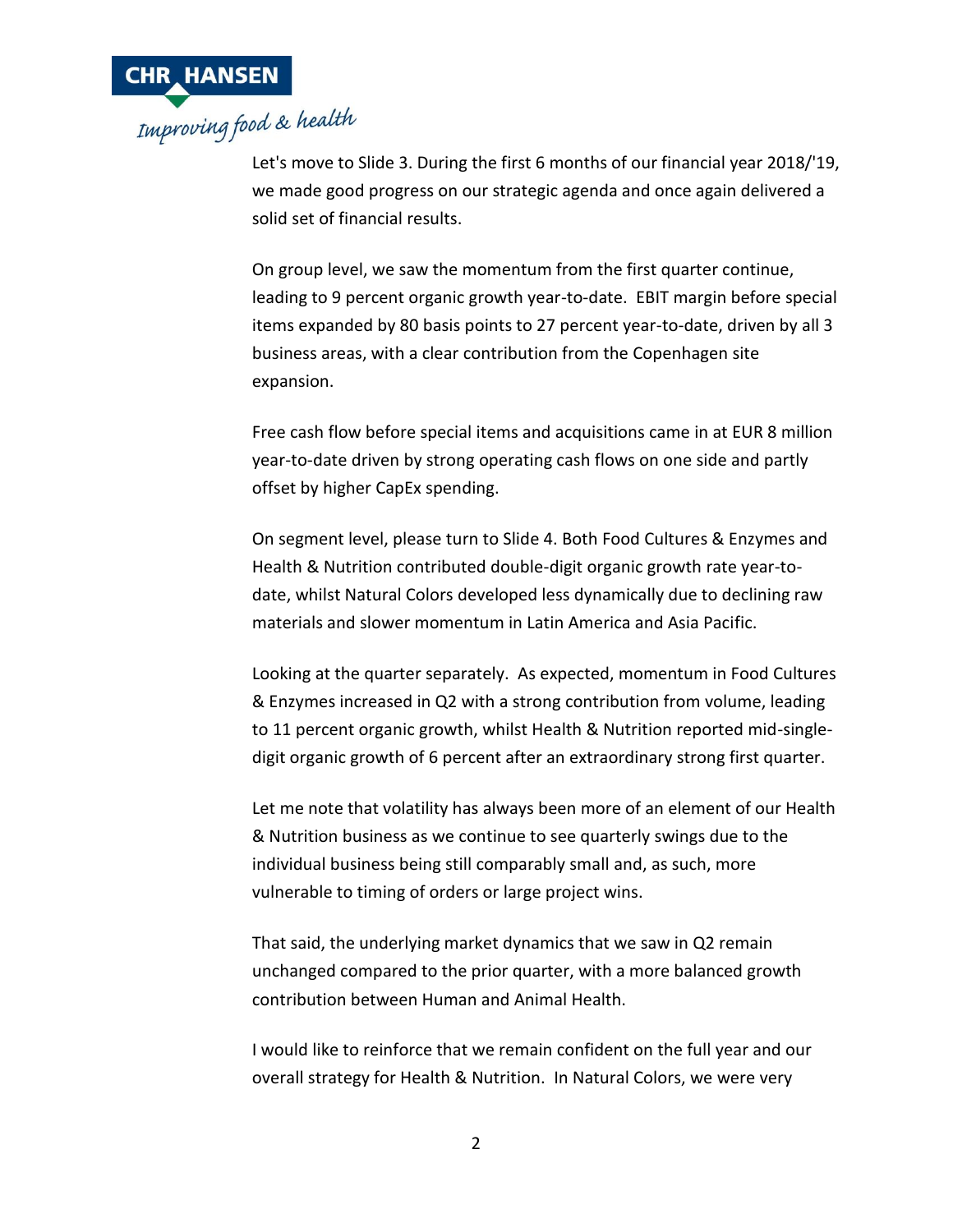

pleased to see the large conversion projects with key customers in North America materializing in Q2.

The strong performance, though, was partly offset by declining raw materials and slower momentum in certain emerging markets, leading to 5 percent organic growth for the quarter. All in all, we delivered a solid set of results that make us confident in our outlook for the remainder of the year.

For me as CEO, continuing to deliver quarter-by-quarter is the best route to winning in the long term. At the same time, as we execute our Nature's no. 1 strategy and strengthen our portfolio outside of the traditional dairy business, we need to make sure that we focus on making the right strategic decisions for the long term.

Please turn to the next slide, Slide #5. Talking about Nature's no. 1, as you know, our Nature's no. 1 strategy is built along three layers, driving penetration of innovation, strengthening our position in growth markets, and driving operational excellence, all with the goal to fully leverage the potential of Food Cultures & Enzymes, expand our microbial platform in Health & Nutrition and create further value in Natural Colors.

Within the Nature's no. 1 framework, commercialization of innovation is clearly one of my top priorities as CEO, and I am really pleased with the progress that we have made so far this year.

We will talk about the joint venture with Lonza in a couple of minutes, but it's clearly a quantum leap for our human microbiome lighthouse and will accelerate our efforts in this new adjacent field.

But we are not only driving innovation in Health & Nutrition, but also in Food Cultures & Enzymes and Natural Colors where we launched some exciting new products during the past 6 months.

Let me start with Natural Colors. We strengthened our coloring from foodstuff portfolio with the launch of the Hansen sweet potato, an excellent alternative to synthetic red colors and carmine. Also earlier this year, we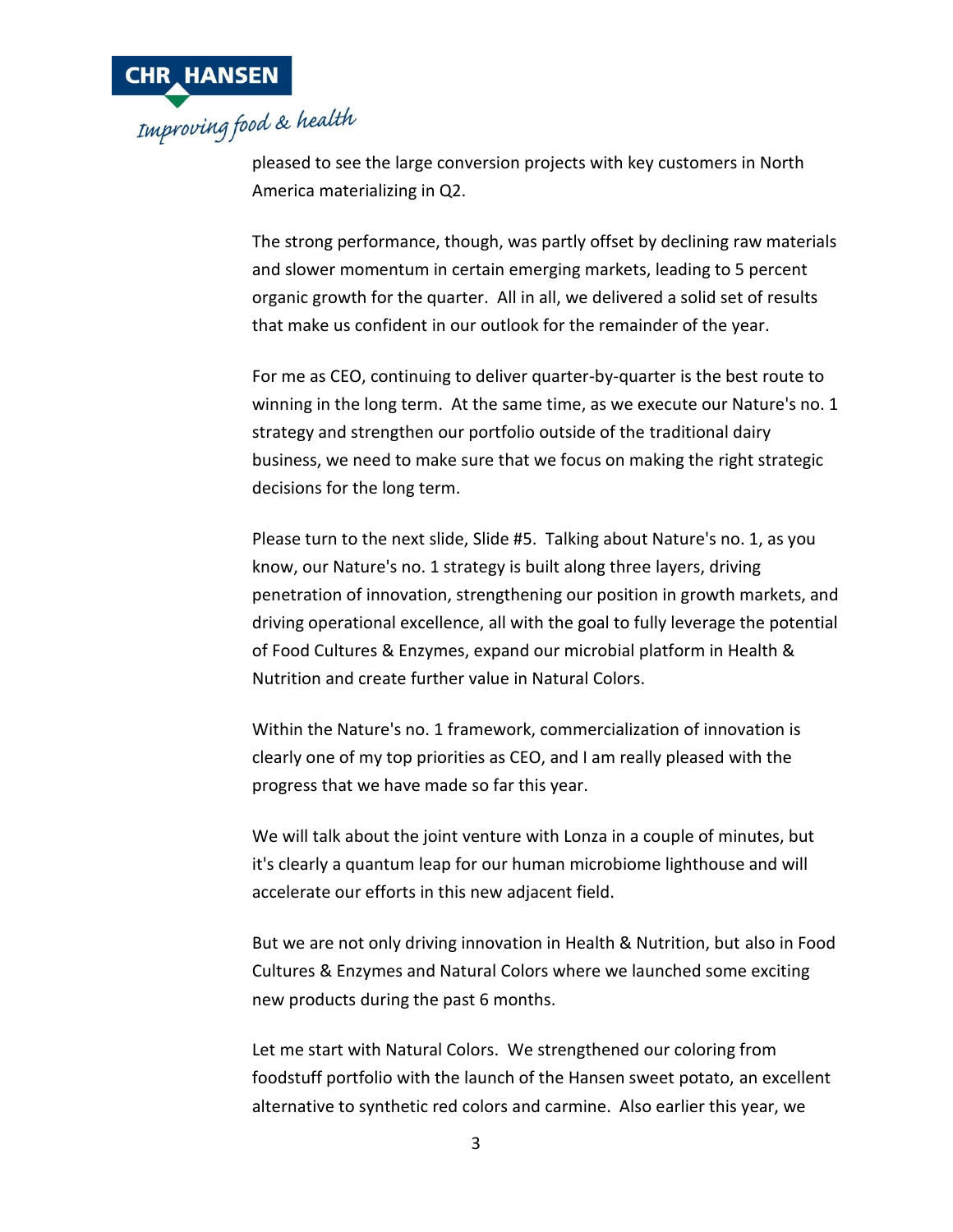

brought to the market a completely new range for dog and cat food applications.

Moving on to Food Cultures & Enzymes. We expanded our dairy alternative range, NU-TRISH, with a new probiotic culture which contains LGG, the world's best documented probiotic strain, with which we are looking to further strengthen our position in this fast-growing market segment, particularly in the U.S. Furthermore, today, we officially launched our new cheese coagulant, CHY-MAX Supreme, a strategic milestone for our cheese business.

Please turn to Slide 6 where I will talk more about CHY-MAX Supreme. CHY-MAX Supreme significantly raises the bar for cheese performance. It's our third-generation enzyme coagulant and is the result of 5 years of intense research and development, and it outperforms the leading coagulant in the market.

It enables cheesemakers to increase yield by up to 1 percent without compromising quality and it delivers superior functionalities, as outlined in this page. CHY-MAX Supreme can be applied to a broad variety of cheese types, and we expect it to become a cornerstone of our coagulant portfolio going forward.

On Slide 7, I would like to comment that we've talked a lot about the product launches that support our vision of improving food and health and contribute to our sustainability agenda.

It's not least because of the depth and innovation power of our broad portfolio, but Chr. Hansen has been named the most sustainable company in the world by Corporate Knights at the end of January. Out of 7,500 corporations worldwide, Chr.Hansen was chosen because of its unique product portfolio and our efforts to quantify our contribution to the UN Global Goals.

As per our last financial year, 82 percent of our revenue contributes to the Sustainable Development Goals. We feel very humble and proud to have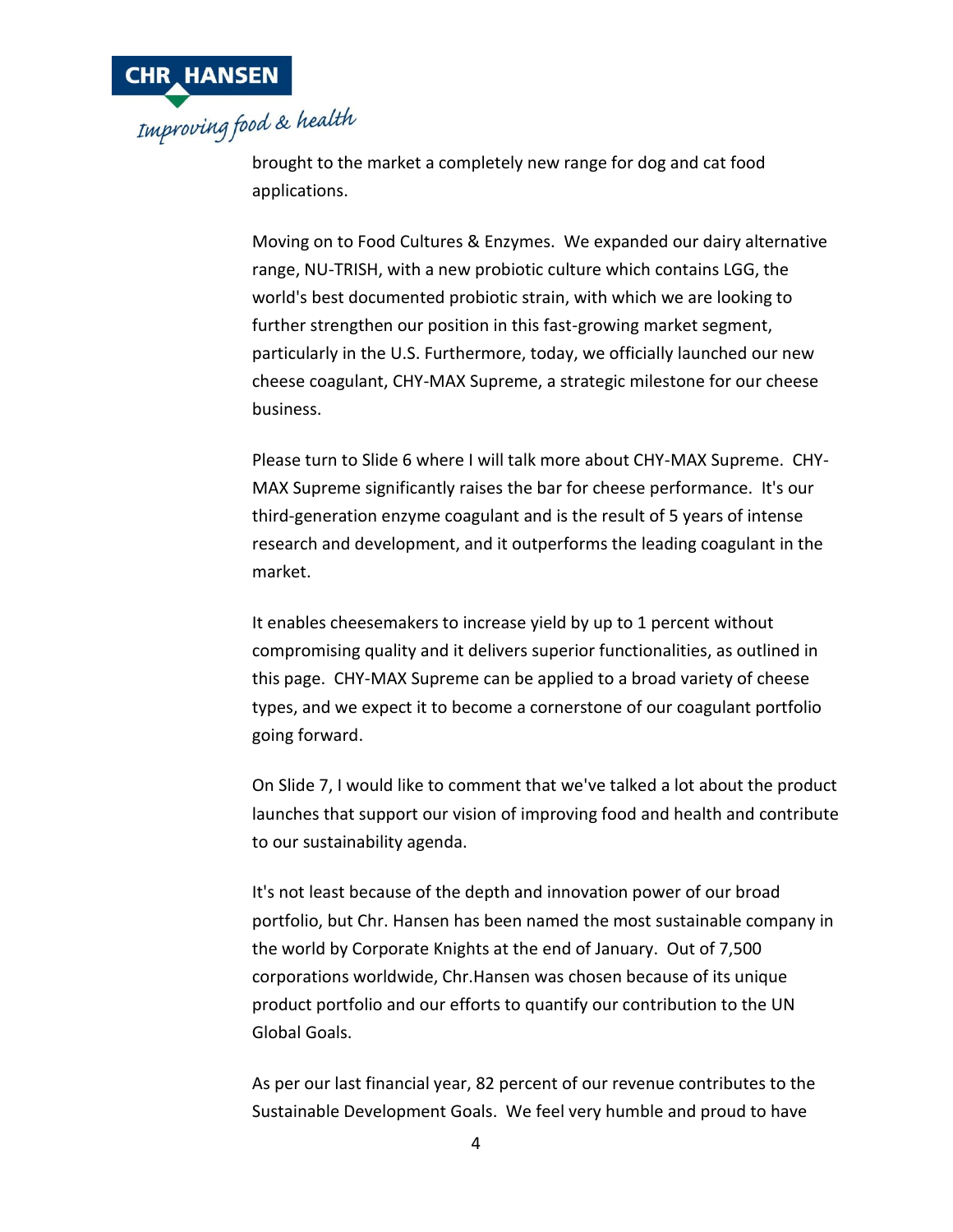

received this award and hope to use this external recognition to raise more awareness for what we consider the era of good bacteria going forward.

After having shared the highlights of the first half of our financial year 2018/'19, let me now continue with a deep dive into our financials.

Please move to Slide 8. If we look at our regional performance, our largest region, Europe, Middle East and Africa, delivered a solid growth of 9 percent in Q2 and year-to-date, driven by strong growth in Human and Animal Health and a solid growth in Food Cultures & Enzymes and Natural Colors.

In Q2, Food Cultures & Enzymes developed stronger, while Animal Health care declined due to changes in the distribution setup. In North America, Q1 dynamics continued in the second quarter, leading to 5 percent organic growth for Q2 and year-to-date.

Natural Colors delivered strong organic growth, driven by the aforementioned conversion projects, and Food Cultures & Enzymes reported solid growth, while Human Health and Animal Health were impacted by difficult market conditions in dietary supplements and cattle, respectively.

Turning on to Asia Pacific, the first half of the financial year showed mixed results. Whilst momentum in FC&E improved slightly in Q2, leading to a good organic growth year-to-date, Human Health declined due to timing of orders with dietary supplement customer, and Natural Colors was impacted by the mentioned declining of raw materials and slower momentum. Overall, this led to a flat result for Q2 and 5 percent organic growth year-todate in Asia Pacific.

Finally, in Latin America, organic growth came in at 23 percent in Q2 and 27 percent year-to-date. As in the prior quarter, Food Cultures & Enzymes and Health & Nutrition continued their strong growth path, while Natural Colors faced headwinds from raw materials and the challenging economic climate.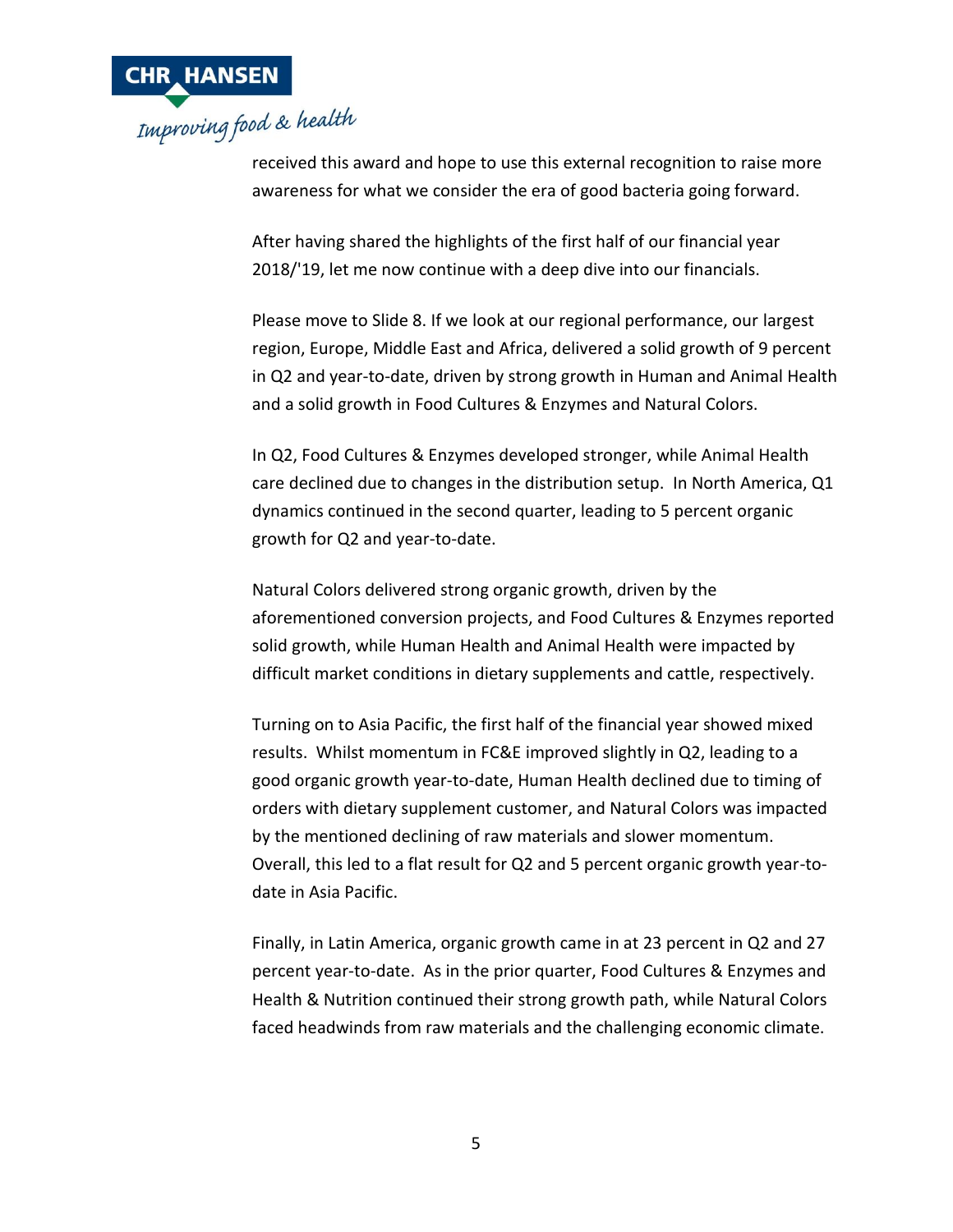

Roughly half of the organic growth in Q2 and year-to-date can be attributed to Europe rising. With this, I would like now to hand over to Søren for the review of our business areas and the group financials.

Søren Lonning: Thank you, Mauricio, and good morning to everyone on the phone. Food Cultures & Enzymes delivered strong organic growth of 11 percent in the second quarter and 10 percent year-to-date, driven by cheese, enzymes and meat.

> Fermented milk and probiotics reported solid growth in the first half of the year, and we are pleased to see high momentum in probiotics in Q2 benefiting from non-starters product launches in the nondairy segment.

Bioprotection reported double-digit growth on a demanding comparable growth of 45 percent last year and remains on track to deliver on our EUR 200 million lighthouse target by 2025.

As flagged on the last call, we had some customer-specific incidents that negatively affected sales in Q1 and partly in Q2, but this is now behind us.

Overall for Food Cultures & Enzymes, volume in the second quarter picked up again, leading to 7 percent volume growth in Q2 and 6 percent year-to-date, whilst pricing decreased from 4 percent in Q2 and year-to-date.

Looking at profitability, the EBIT margin for Food Cultures & Enzymes increased by 0.6 percentage point year-to-date, driven by the ramp-up of the new capacity in the Copenhagen site.

The gross margin improvement from the capacity expansion in excess of 1 percentage point was partly offset by investments in strategic initiatives, such as bioprotection and digital services, as well as an increase in sales and application support.

In Q2, the Food Cultures & Enzyme margin was 32.1 percent, up 1.1 percentage point, and again driven by scalability benefits from the Copenhagen ramp-up as well as other production efficiencies.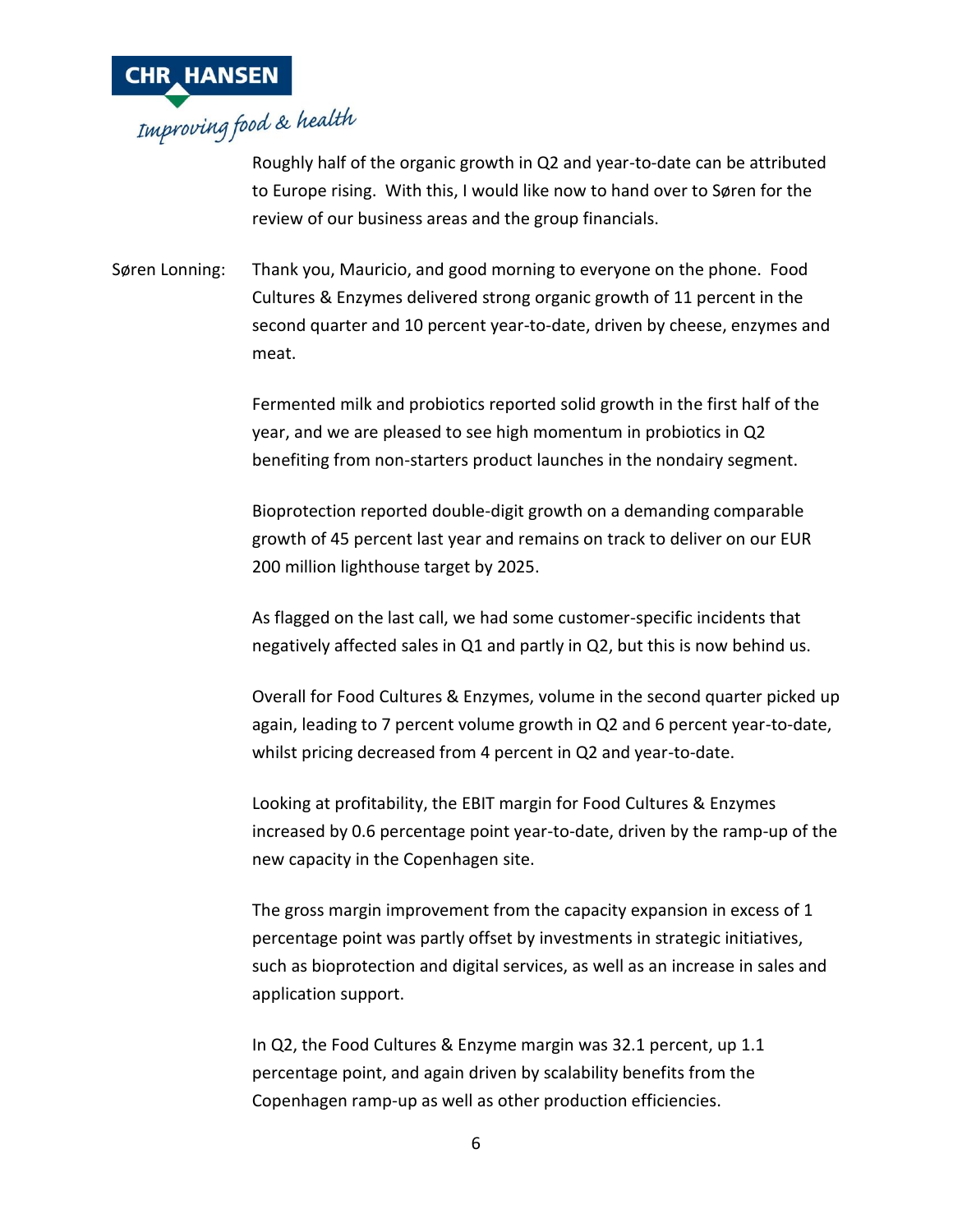

Please turn to the next page, Slide 10. Health & Nutrition reported doubledigit organic growth of 11 percent year-to-date, driven by strong growth in Plant Health and Human Health.

Q2 was clearly weaker with 6 percent organic growth. However, this does not reflect any structural changes but is an expression of the quarterly volatility that results from customer order patterns and launches, as already mentioned by Mauricio.

Human Health reported strong growth in Q2 in infant formula across all regions, while dietary supplements posted solid growth in EMEA but flat sales growth for the remaining regions.

North America continued to be impacted by a challenging market environment, whereas APAC declined due to timing of orders with a single customer. Overall, this led to solid growth from Human Health in Q2 and strong growth year-to-date.

If we look at Animal Health, Q2 developed more favorable than Q1. However, farmers in the U.S. continue to be under pressure, particularly in the cattle segment. Furthermore, revenues in the swine segment were impacted by a change in the distribution setup in EMEA.

On a positive note, poultry showed strong growth and silage recovered to solid growth in Q2, leading to overall modest growth for Animal Health in Q2 and slight growth for the first half of the year.

Lastly, in Plant Health, we continue to roll out our bionematicide to sugarcane farmers in Latin America, leading to strong growth for the quarter and year-to-date, albeit still on a modest base. Overall, the lighthouse is developing well, and we expect to have the state registrations in the U.S. completed by the end of our financial year.

If we look at the margin development for Health & Nutrition, the EBIT margin year-to-date has improved slightly as production efficiencies, favorable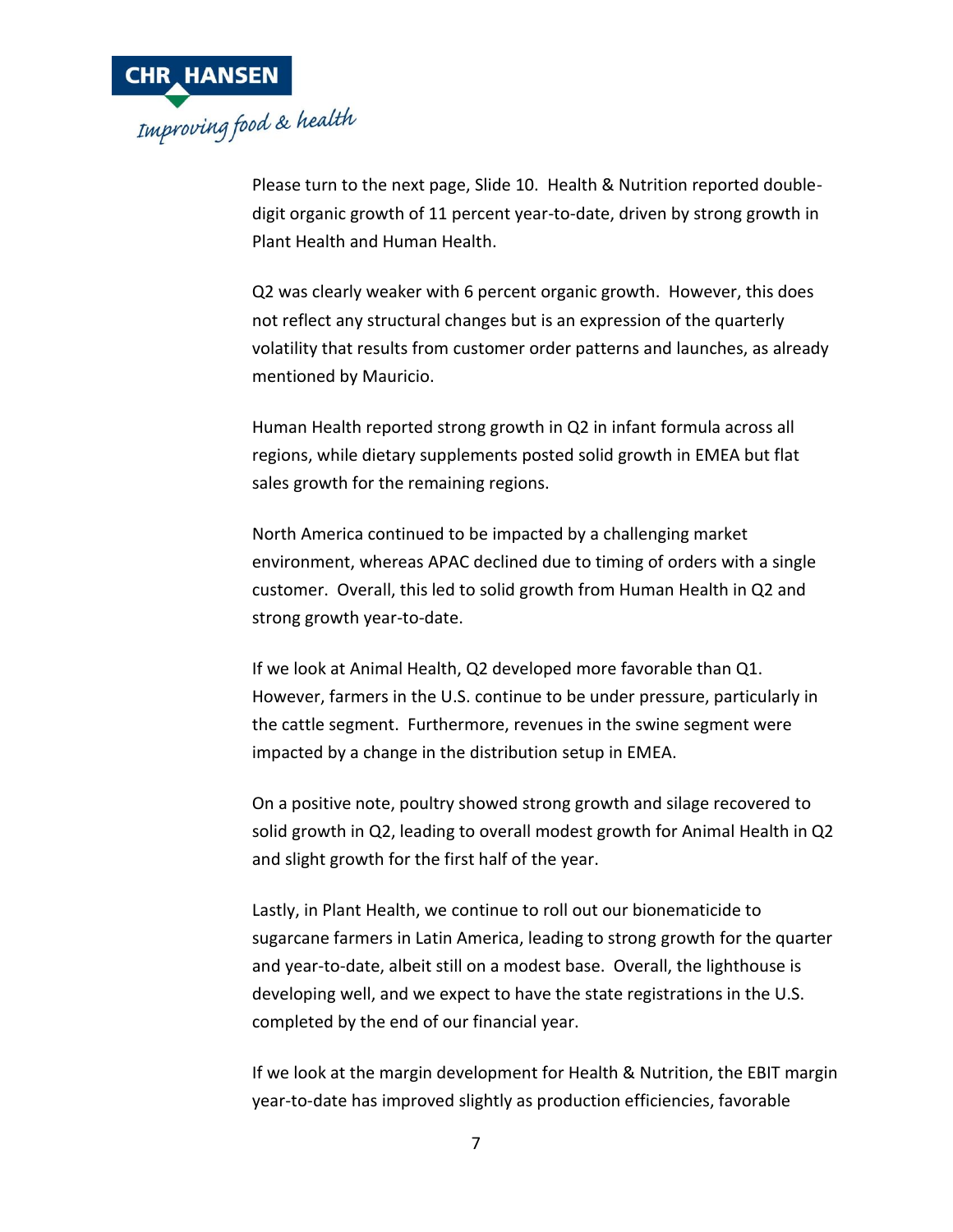

product mix and a positive tailwind from currency were partly offset by strategic investments under Nature's no. 1.

In Q2, profitability decreased by 1.5 percentage point due to investments in strategic initiatives such as Plant Health and higher production cost, partly offset by a positive currency tailwind, mainly from the U.S. dollar.

Let's continue with Natural Colors on the next slide, Slide 11. For the first 6 months of FY '19, Natural Colors reported 5 percent organic growth with strong contribution from our coloring foodstuff range.

We saw very strong growth in North America, driven by conversion projects with large customers, and solid growth in EMEA. Whilst LATAM and APAC showed low momentum due to challenging economic conditions and larger exposure to annatto and carmine. This picture reflects both Q2 and year-todate.

The raw material price declines in annatto and carmine impacted pricing negatively but were largely offset by price increases in other pigments yearto-date. In Q2, though, raw materials led to negative pricing of 1 percent, and we expect to see a continuation of this trend for the remainder of the year.

If we look at margins, year-to-date, the EBIT margin has improved by 2 percentage points to 10.9 percent, driven by operating efficiencies, a soft baseline last year and declining raw materials, partly offset by currency headwinds.

In Q2, the margin increased by 1.5 percentage points, reflecting, in addition to the before-mentioned drivers, also last year's management change in Natural Colors.

Moving on to the group financials on the next page, Page 12. Group organic growth came in at 9 percent year-to-date with a volume component of 6 percent and a 3 percent contribution from price.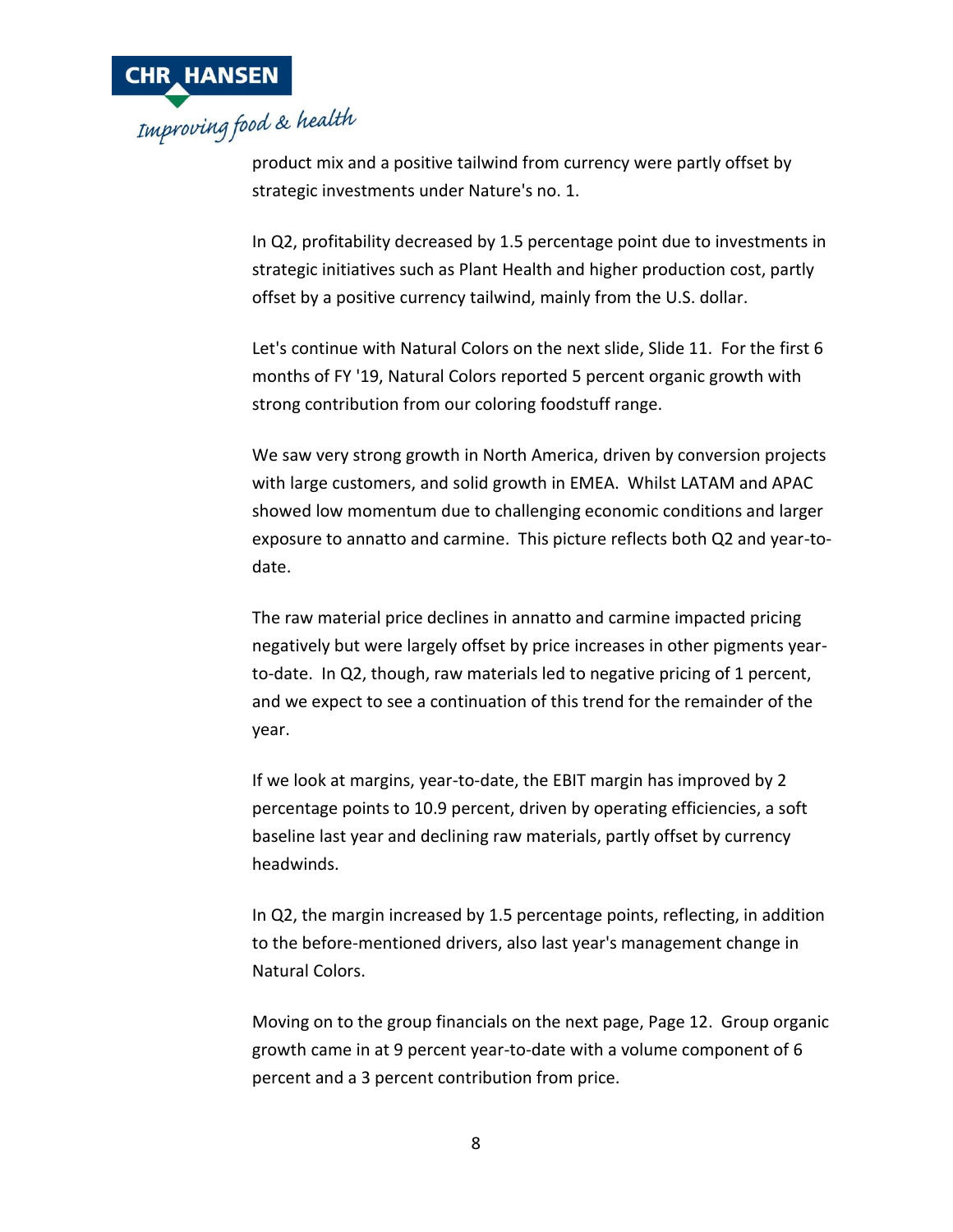

As already said, pricing came down in Q2 because of emerging market currencies revaluated slightly and this reduced the impact from euro pricing. The impact from currencies on the top line was minus 2 percent, while the Hundsbichler acquisition that we announced in Q1 did not have a material effect.

If we look at the P&L, gross margin improved by 1.8 percentage point yearto-date, driven by all 3 businesses, while sales and marketing expenses increased by 17 percent due to investments in Nature's no. 1 and sales and application support for Food Cultures & Enzymes.

Overall, this led to an EBIT margin before special items of 27 percent for the first half of the year, up 80 basis points. In Q2, the EBIT margin before special items was 27.8 percent compared to 20 percent last year. The impact on currency has been immaterial.

Lastly, primarily in connection with the Hundsbichler acquisition, we booked special items of EUR 1 million, resulting in an EBIT margin of 26.9 percent year-to-date and 27.6 percent in Q2. For the full year, we expect special items of around EUR 3 million related to both Hundsbichler and the recently announced joint venture.

Please turn to the next slide, Slide 13, for the cash flow analysis. Free cash flow before special items and acquisition came in at 8 percent -- sorry, EUR 8 million year-to-date, driven by improvements in operating cash flow that were partly offset by increased investments and capacity expansions.

Operating cash flow increased by 19 percent, driven by growth in operating profit and a positive effect from working capital. And this was achieved despite higher taxes paid due to the absence of acquisition-related tax benefits.

Operational investing cash flow was 10.8 percent of revenue compared to 8.7 percent last year, in line with the increased CapEx budget of EUR 110 million to EUR 130 million net of sale and leaseback activities.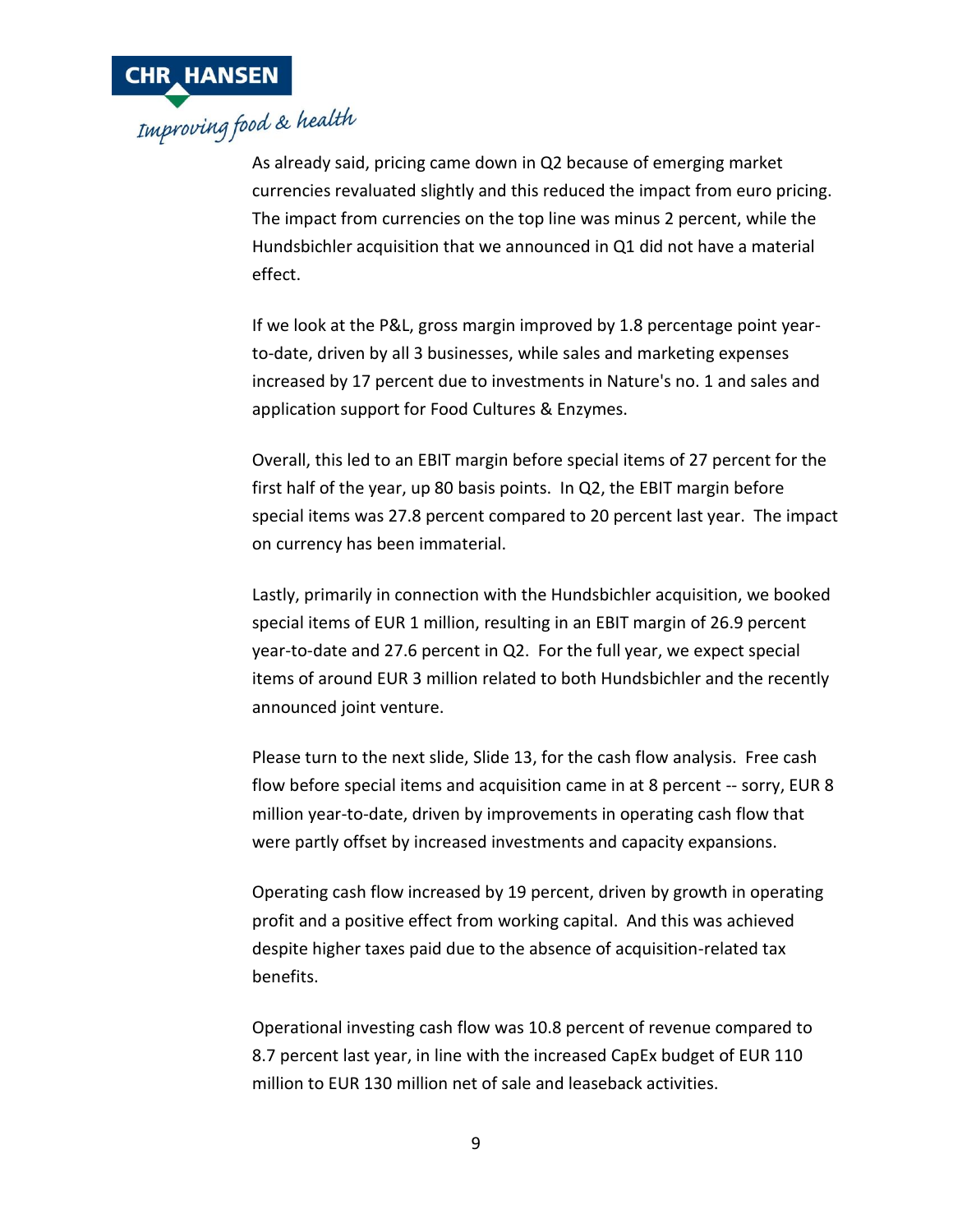

# As you may recall, the main investment priorities for this year are the new

freeze-dried and powder packaging facility for Food Cultures & Enzymes and Health & Nutrition as well as the upgrade of the R&D facility in Montpellier and the new U.S. facility for Natural Colors. All projects are well underway, and I expect it to be completed by the end of the next financial year.

Coming to the guidance on the next page, Page 14, we do maintain the overall outlook for the group. For FY '19, we continue to expect organic growth for the group to be in the range of 9 percent to 11 percent with higher-than-normal impact from euro pricing driven -- driving the guidance above our long-term ambition.

As you know, euro pricing is mainly relevant for our Food Cultures & Enzymes business where we expect growth to come in above the long-term ambition of 7 percent to 8 percent.

Health & Nutrition is expected to grow organically at 10 percent or above. For Natural Colors, we do adjust the guidance range to 5 percent to 7 percent from previously 6 percent to 9 percent. We make this adjustment in light of declining raw material prices and lower momentum in APAC and Latin America.

Looking at profitability, the EBIT margin before special items is still expected to be around 29.5 percent, supported by scalability benefits from the expansion in our Copenhagen facility, which will be partly offset by investments into our lighthouses and other Nature's no. 1 initiatives.

Lastly, free cash flow before acquisitions, divestments and special items is expected to remain at a level similar to FY '18 due to higher CapEx spending and the absence of acquisition-related tax benefits.

Please remember also that the free cash flow guidance assume a successful sale and leaseback of the company's main facility in Hørsholm in Q4. With this, I would now like to hand back to Mauricio for the second part of this call.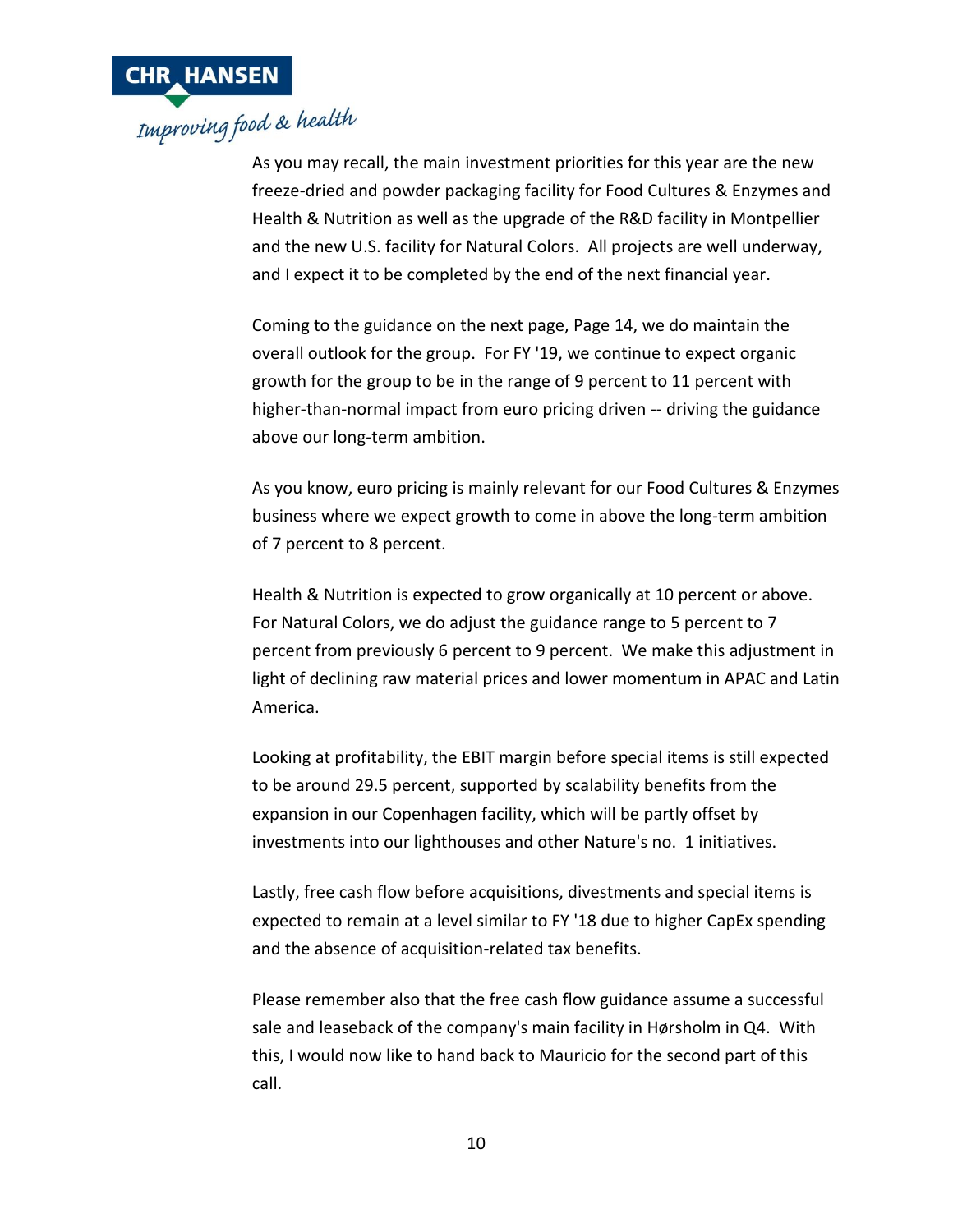

Mauricio Graber: Thank you, Søren. Please turn to Slide 15. As most of you have seen, yesterday, we announced that we signed an agreement with Lonza to create a strategic joint venture to pioneer the contract manufacturing market for bacteria-based pharmaceuticals, so-called live biotherapeutic products or LBP in short.

> The joint venture is a quantum leap for Chr. Hansen's human microbiome lighthouse as it allows us to utilize our unique microbial capabilities in this rapid emerging market, while sticking to our strategy of not becoming a fully fledged pharma company. And we're really excited to team up with such a renowned pharma contract manufacturer at Lonza.

> Let me now walk you through the highlights of the joint venture on the next slide, on Slide 16, before I hand over to Christian to go more into the details of the joint venture roadmap and implications for our Human Health business.

As scientific understanding of the microbiome advances, the market for bacteria-based pharmaceuticals is developing rapidly, and we see an attractive opportunity to tap into this completely new market.

We estimate that today, more than 200 projects are in preclinical to Phase III trials, and all of these projects need to be supplied with clinical trial material and later on will need a commercial manufacturing partner. And this is really what the joint venture aspires to do.

As equal partners, Lonza and Chr. Hansen are extremely well-positioned to serve this very promising market that is expected to exceed EUR 1 billion by 2035 as we bring competencies together that perfectly complement each other. If you ask me, it's not any 2 companies joining forces, but the #1 bacteria producer and the #1 pharma contract manufacturer.

Together with Lonza, we will invest EUR 90 million over the next 3 years in a phased approach to build a pharma-grade production setup, and the joint venture is expected to be largely self-funding once these manufacturing capabilities have been established.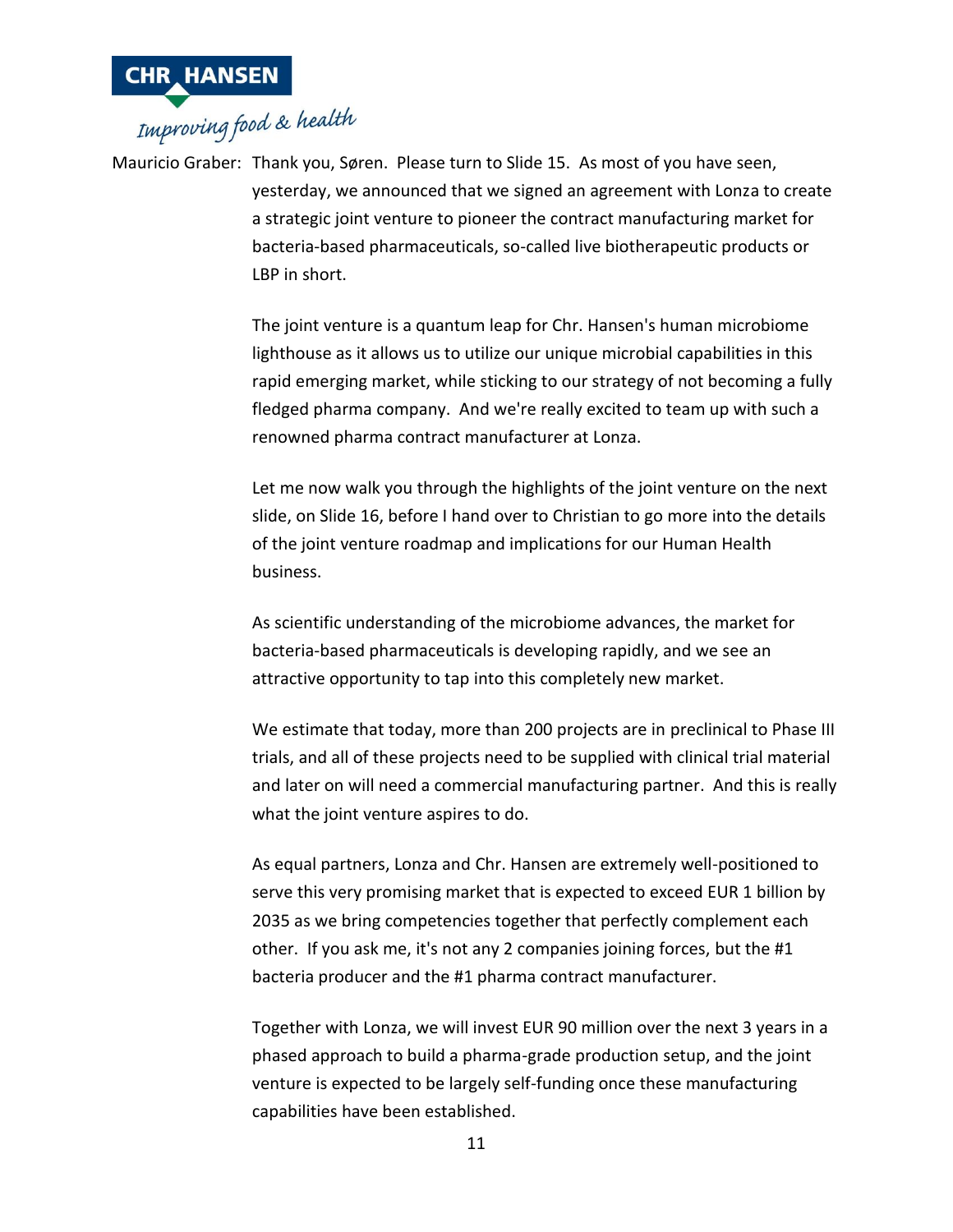

As already stated initially, the decision to further pursue the human microbiome pharma opportunity with a partner is fully in line with our Nature's no. 1 strategy.

By teaming up with Lonza, we clearly accelerate our journey in the adjacent pharma market, and we gain access to noncore competencies needed to win in the space while balancing investment and executional risks.

The lighthouse does not affect our 2018/'19 financial outlook that Søren has just presented nor our 2021/'22 financial ambition that remains unchanged. But now there is a clear roadmap and a financial commitment to reach the implied lighthouse target beyond the planned period.

Chr. Hansen remains committed to its capital discipline and dividend policy. Over the next three years, though, the investment will most likely reduce our capacity to distribute excess cash to shareholders, but we strongly believe in the attractive business case of the joint venture that is very much aligned with our shareholders' interest who get the unique chance to participate in the development of this rapidly emerging new market. With this, I would like now to hand it over to you, Christian.

Christian Barker: Thank you, Mauricio, and a warm welcome also from my side. Please turn to Slide 17. As Mauricio already said, we are thrilled to team up with Lonza to build a leadership position in the very promising live biotherapeutics contract manufacturing market.

> Today, manufacturing is one of the biggest bottlenecks for microbiome companies, and this joint venture will address this unmet market need like no one else.

As Chr. Hansen, we will bring more than 120 years of experience in strain development, upscaling and manufacturing, while Lonza will contribute its extensive know-how in drug delivery and encapsulation technologies as well as its CGMP manufacturing and regulatory expertise.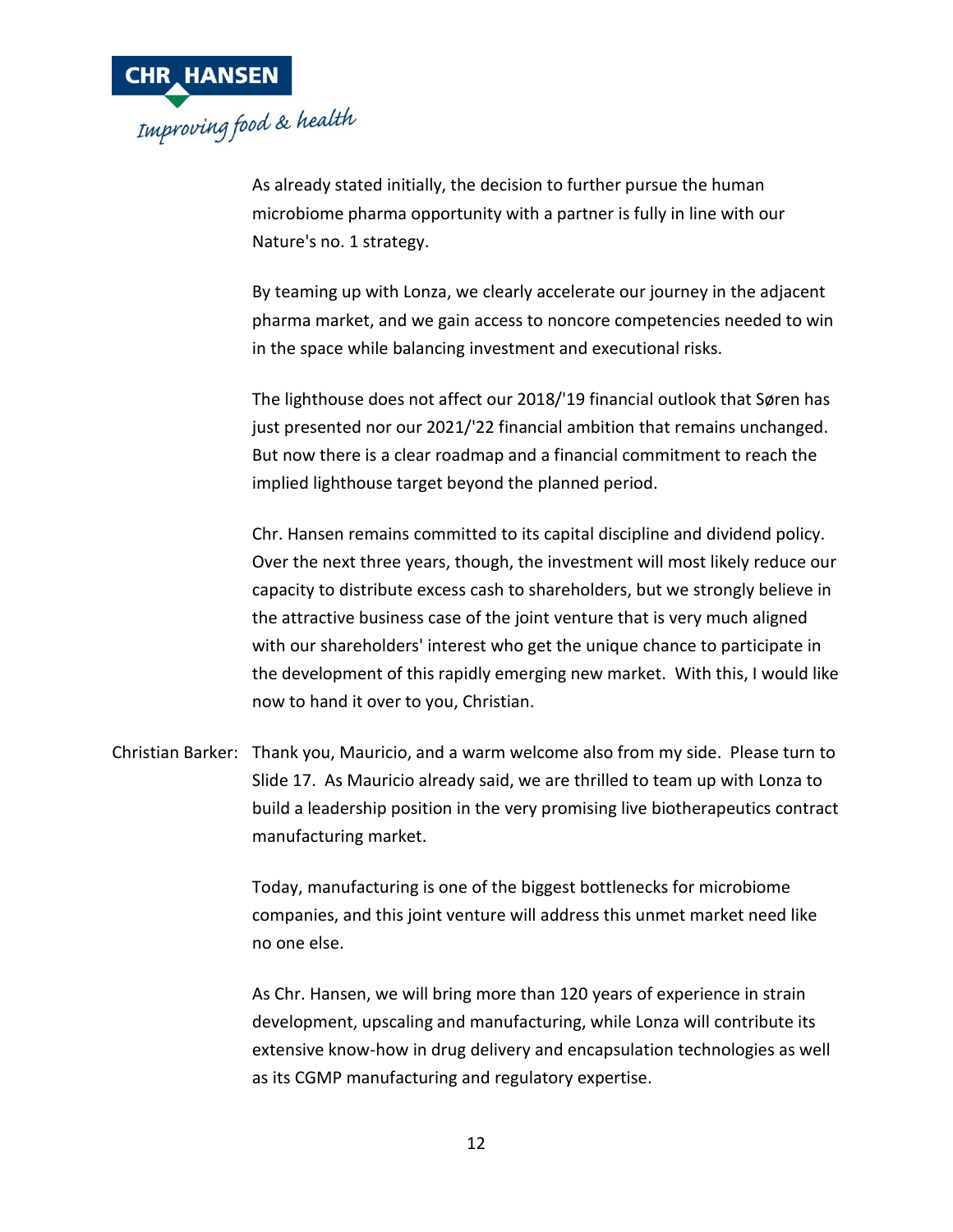

Together, we will be able to cover the entire value chain, from drug substance development to commercial CDMO. Moreover, the joint venture will possess unrivaled capabilities in formulating, producing and encapsulating strict anaerobic bacteria, perhaps the most important discipline in live biotherapeutics to date.

Being able to offer biotech and pharma customers development of drug substance and drug product in parallel is a huge advantage, as having one partner through the whole project life cycle not only ensures full technical alignment, but also increases the chance of first-time right and increases speed to market by up to 12 months.

As already said, the joint venture will be a 50-50 controlled legal entity with headquarters in Basel. And the investment of EUR 90 million will be deployed to build a pharma-grade production setup over a period of 3 years in Denmark and Switzerland. Initially, the joint venture will spend EUR 45 million to upgrade existing facilities in Hørsholm and equip new labs in Basel to serve preclinical to Phase II projects.

Drug substance development will be handled out of Hørsholm and Chr. Hansen will transfer its plant to the joint venture, whilst drug product development, including encapsulation, will be managed out of Basel.

Once customer demand for clinical Phase III projects and commercial supply is confirmed, the joint venture will then spend another EUR 45 million to construct a new production facility in Switzerland.

So what does the joint venture mean for our human microbiome lighthouse and the Human Health business going forward?

Please move to the next slide, Slide 18. For Chr. Hansen's human microbiome lighthouse, the joint venture is a quantum leap, which fully supports our Nature's no. 1 strategy of further developing our microbial platform within Health & Nutrition. Effectively, the joint venture becomes the lighthouse. Going forward, our Human Health and microbiome activities will therefore operate twofold.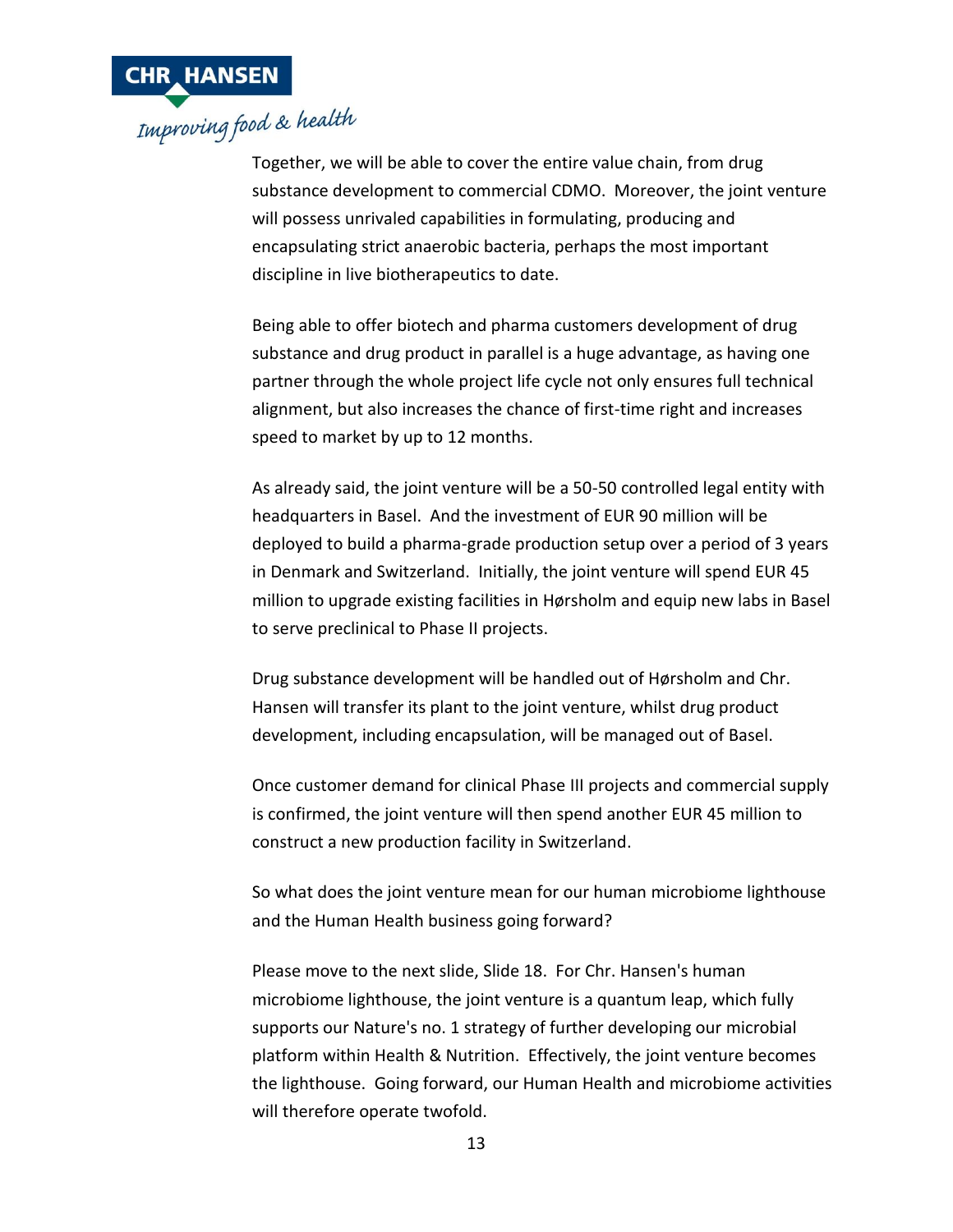

Chr. Hansen will transfer its human microbiome activities that target pharma applications as well as the related anaerobic capabilities to the joint venture, while the development of next-generation probiotic health solutions remains at the core of our Human Health business.

Let me state very clearly that the decision to move the lighthouse into the joint venture does not negatively affect our remaining Human Health business, as the joint venture will not compete with our dietary supplements and infant formula business, but will rather focus exclusively on contract manufacturing for pharmaceuticals, e.g. live biotherapeutics, and it will also not engage in discovery work as Human Health is doing for supplements, for example, with strain X.

Human Health will continue to execute the strategy of developing microbiome-based probiotic health solutions. The focus will continue to be on dietary supplements and infant formula, whilst exploring further avenues in women's health and other novel areas.

The joint venture is the best option for Chr. Hansen to capitalize on our core microbial competencies in the adjacent pharma market whilst reducing investment and executional risk. In other words, we think it's a clear winwin. And with this, I would like to hand back to Mauricio to wrap up the call.

Mauricio Graber: Thank you, Christian. Let me wrap up very short so that we go straight to question and answers. The key messages I would like to highlight are Chr. Hansen delivered a solid set of results, and we are well on track to deliver on our 2018/'19 financial targets.

> Having been named the most sustainable company in the world makes us feel very humble and proud, and we will take this award as additional motivation to drive our vision of improving food and health forward amongst other with new cheese coagulant, CHY-MAX Supreme.

Our three strategic lighthouse are on track to deliver on their 2025 goals. And for the human microbiome lighthouse, we now have a strong partner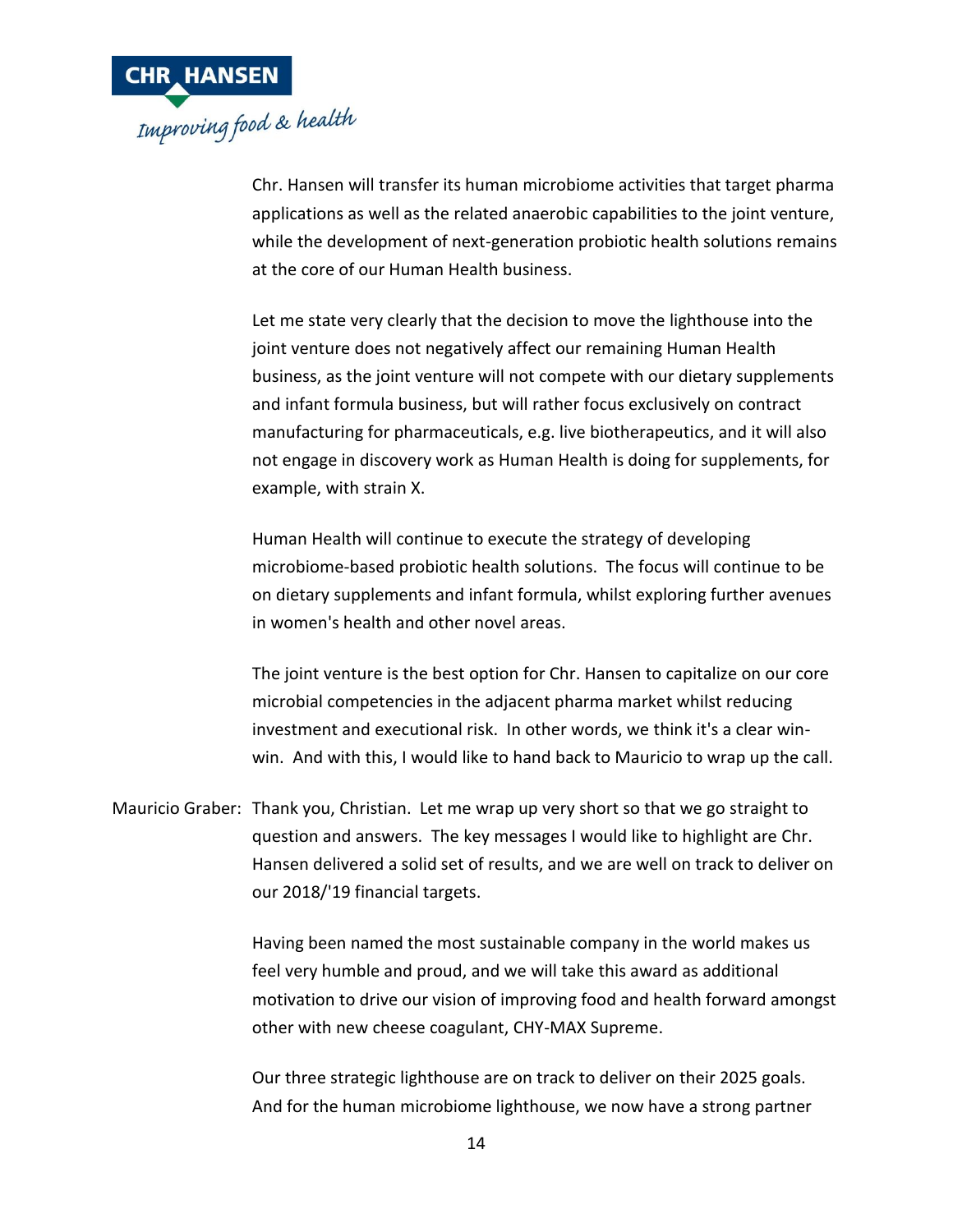

with whom we will pioneer the emerging CDMO market for bacteria-based pharmaceuticals in a clear roadmap. Thank you very much for listening. And operator, please open the line for questions now.

- Operator: (Operator Instructions). And your first question comes from the line of Anton Brink.
- Anton Brink: If I may, four quick questions from my side. Firstly, could you elaborate a bit on the growth momentum in bioprotective cultures? I think we were all expecting a bit more after the Q1 statement during the conf call. So what has been the reason for the, I guess, weaker growth in Q2?
- Søren Lonning: Yes, let me address that, Anton. So we had 10 percent year-to-date growth in bio-p, and you can say the pain point that we highlighted in the call in Q1 with a few large customers that had temporarily stopped buying is still, to some extent, hurting us in Q2.

We pointed out that, that was something that would continue also in Q2, but it has impacted us slightly more than we expected at the conf call. So when you look outside these very few customers, the underlying momentum is really solid in bio-p. We continued to have a solid pipe.

We continue to deliver strong growth. But we have a few large customers that is impacting growth in the first half. That being said, giving -- looking at the forward-looking indicators in bio-p, we do believe that the fundamental growth potential of bio-p remains intact.

And that's also why we, in this presentation here, reemphasized that we haven't seen anything that should change our belief in the long-term ambition for this business area.

Mauricio Graber: I would just add to that, Anton, that reducing food waste and our promise on bioprotection continues to resonate very well with customers as part also of our sustainability agenda. So on the new businesses in the pipeline, as Søren mentioned, gives us a lot of confidence on the visibility we have for our lighthouse.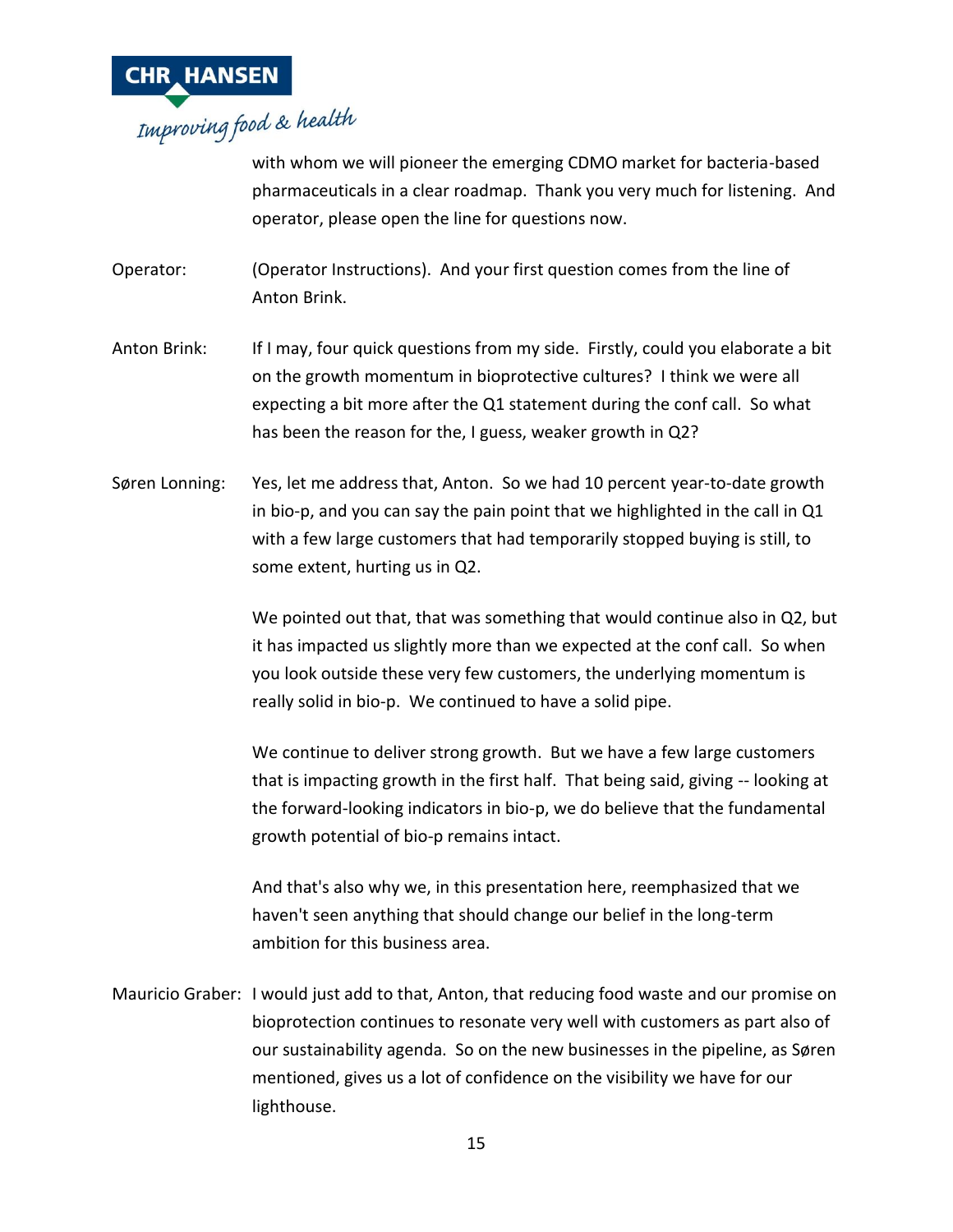

- Anton Brink: Okay. Then a more general question on Food Cultures & Enzymes. If I speak for myself, I was expecting a bit more weakness in terms of end market growth, given the recent difficulties that we've seen in U.S. dairy. Has that been a topic on your mind, whatsoever?
- Mauricio Graber: I think we have articulated since the Capital Markets Day our growth strategy for Food Cultures & Enzymes.

And I think we continue to execute against that strategy of winning and converting in fresh dairy and in cheese as well as bringing new innovations into those categories, while expanding in the other three areas related to bioprotection and fermented beverages.

So from my perspective, I would say as I said in other calls, I think our business is largely driven by our ability to work and win with customers and less so into the fundamental inventories of the dairy market. Søren, I'll pass it to you if you want to complement.

Søren Lonning: Yes, and I think the -- if you look at the yogurt market in North America, I think it's a good example also to just touch upon. I mean, market growth in that segment is slightly declining.

> However, we are still able to grow through the different levers, conversion, bringing new innovation, up-selling and pricing, of course. So we're not relying solely on the market growth dimension. And that goes both for the fermented milk, yogurt market and it goes for the cheese market.

- Mauricio Graber: A good addition to that to provide some more light is when you look at the dairy alternative products or plant-based products, we continue to see good wins and a full pipeline as well in that category in a very vibrant market with small and entrepreneurial companies.
- Anton Brink: Okay, clear. And then last question on Food Cultures & Enzymes should be in terms of the contribution of your best pricing mechanism. Could you give us an indication what we should expect in H2 there?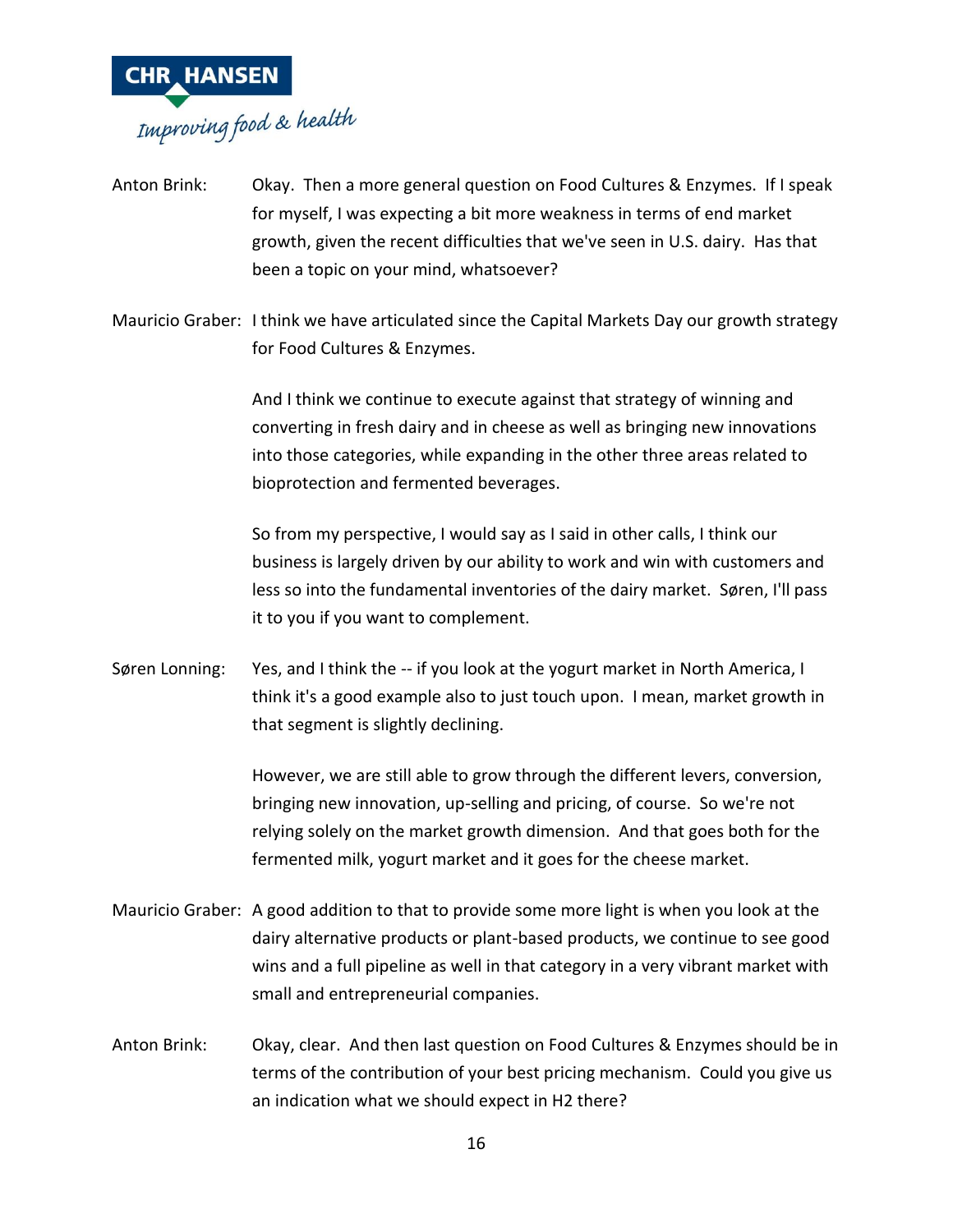

Mauricio Graber: Yes, let me address that. You should expect it to come down when it looks to euro pricing effect in the second half. And a lot of that is simply what happened with currency rates last year.

> So what we saw last year was that several currencies continued to decline during our financial year '18. So it means that the baseline would be more challenging. You can say from that point of view in the second half of the year.

We have also seen recently, some currency movements that have actually reduced a little bit, the euro prices effect that we expect in the year. So both of those means that you will see a smaller effect in the second half. I will not quantify it, but you should definitely see a smaller effect in the second half.

Anton Brink: Okay, clear. Then last…

Operator: Our next question comes from the line of Annette Lykke.

Annette Lykke: First of all, in respect to bioprotection and -- can you say a little bit on how intense your client concentration are? Because it's a little bit of a surprise that 2 clients can sort of take away a quite substantial part of your growth.

> And also, can you repeat to us that you are confident that this low growth rate is not a structural thing, it is purely related to this, as well as maybe elaborate a bit on when you see APAC, in particular China, to be a key contributor to the use of bioprotection? And then I have a follow-up question on the joint venture.

Mauricio Graber: So maybe I will take that and ask Søren to complement. I would say, Annette, overall, yes, we are very confident on bioprotection taking into consideration that this is a lighthouse, it's an emerging business.

> So for sure, on a quarter-to-quarter, there are likely variations based on order patterns or on this case, our customer adoption. And it's also a field where our customers are learning how to use those bioprotection into their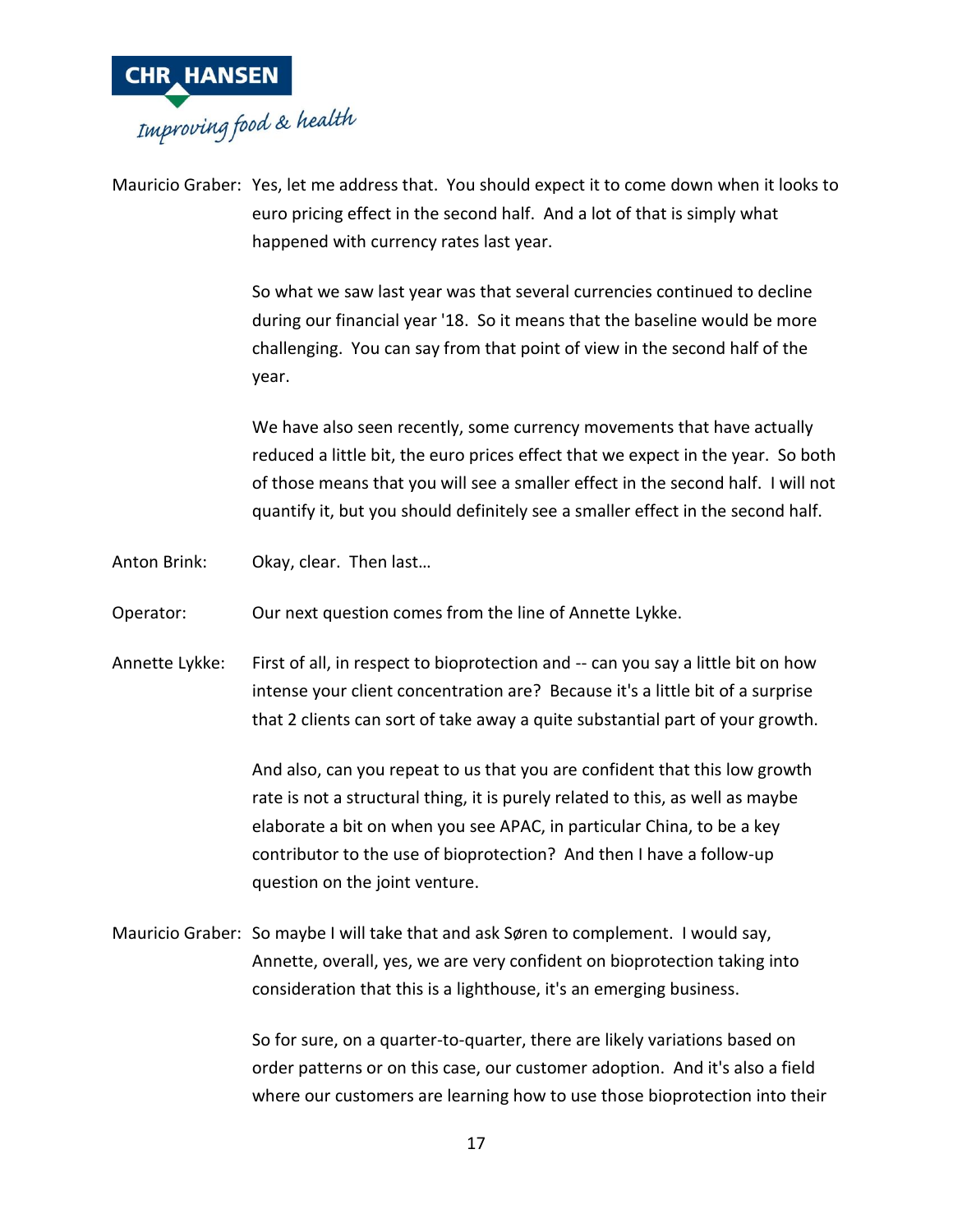

products. So I think we have a diversified customer base that's quite granular.

But for sure, the customers we're talking are 2 very large customers that have -- that were early adopters of this technology. There's nothing in the lighthouse and the performance of our products that diverts from what we have shared.

And the second generation of bioprotection for sure is being a key enabler of the growth that we have said in more of the developing markets like China, where you have less of a stronger cold supply chain.

Annette Lykke: Okay. Then congrats on your joint venture, but I'd like to ask you when -- I mean, it looks very interesting but also very long term.

> When will we see some -- I will say, first of all, any sort of a value indications in terms of either product launches income, all potentially proof of concept data in humans? When should we see some sort of key milestones that can give us some sort of more firm indication on how interesting this Microbiome joint venture is?

Mauricio Graber: Sure, Annette, a brief comment before I pass it to Christian. I think you're right, everything in pharma is longer term. However, as we have said, there's already a large amount of projects out there from preclinical to Phase II that are requiring support.

> So while the full commercialization of live biotherapeutics will for sure take time, we believe that we will be, in the next few years, already in the business of supplying to customers. Christian, you may elaborate on that in more detail.

Christian Barker: Yes, happy to, Mauricio. We are very excited about this joint venture. And I think the way to think about it is in 2 stages. The first stage of the lifetime of the joint venture we're focusing on supplying partners that are conducting clinical trials.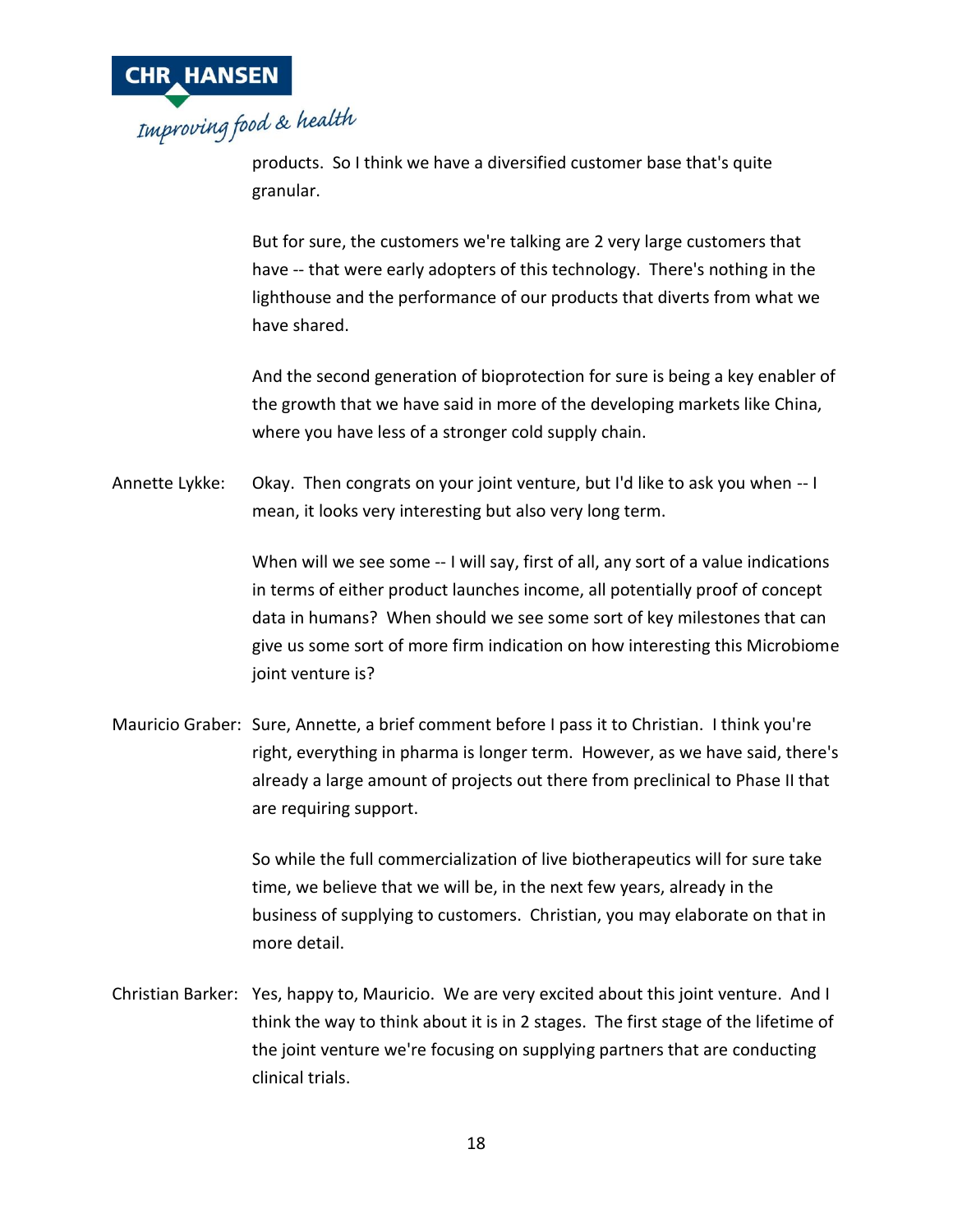

And for this aspect, I think we have a reasonably high degree of predictability around the market. We believe that market will be worth EUR 150 million to EUR 200 million by 2025. Then the bigger question is longer term, what is the market for full commercial scale CMO services for live biotherapeutics?

And of course, that's a number that there's a lot of more uncertainty around because that ultimately will depend on the clinical success of the pipeline that our current customers are currently or potential customers are currently working through. And our estimate is that we think it will be significantly above EUR 1 billion by 2035.

It could also be significantly higher than that, it could also be lower. So the long-term potential is uncertain. But what I will say is that we have said in our release that we expect this joint venture to largely be self-funding as to the first 3 to 4 years of operation and that is very much our belief.

- Annette Lykke: I get that, but is there any -- I mean, when should we see -- you have this card in Human Health, infant form. When should we see proof of concept, or what are the key milestones to look for? Are they 3 or 4 or 5 years ahead as well?
- Mauricio Graber: So if we are talking about the JV, the JV will not do any discovery or clinical trials of new drugs at all. The JV will be a CDMO. So we basically will provide manufacturing of clinical supply samples for the customers that you do the discoveries and the clinical trials.
- Annette Lykke: Okay, and to have any sort of endpoints being relevant than our side with the partners you have within those respective areas, when should we expect those?
- Christian Barker: I mean, there's a lot of ongoing activity in the field, right? You currently have 7 Phase III clinical trials announced. If you go back 2 years, I think there were 0.

And you have probably 100 trials in total announced between Phase I and Phase III. And I think we'll all continue to monitor that pipeline in terms of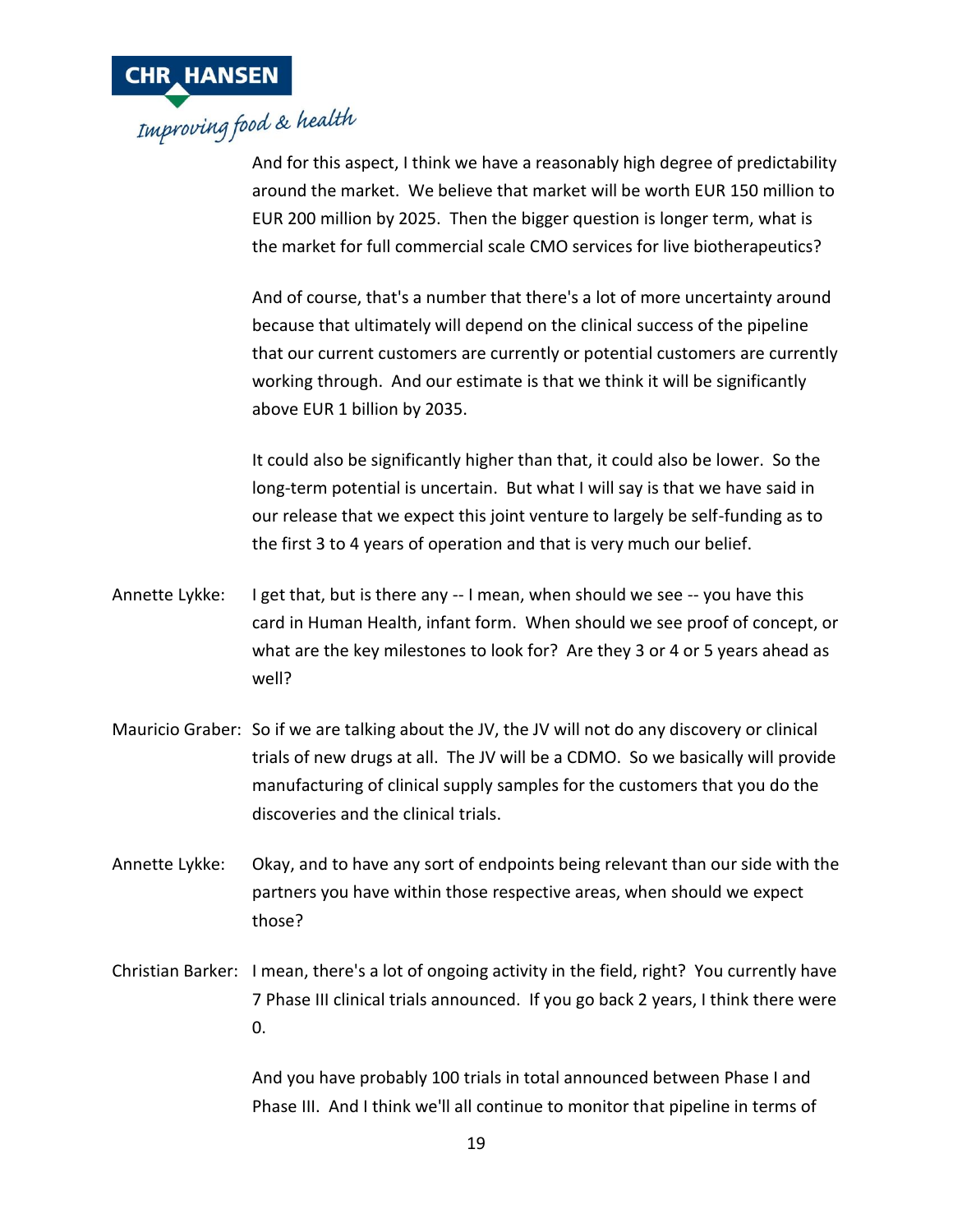

seeing how the various projects move through the trials that they are going through.

But I think there's enough trials going on out there that if you applied the classic statistics of Health & Nutrition that are used in the pharma industry there's quite a high likelihood that some of them will indeed become commercial or commercial sale.

- Søren Lonning: And it's -- I think it's important to note also that the 2 stages that Christian is talking about, serving the first stage, the clinical trial business is very attractive in its own. I think that's an important point to mention.
- Operator: Your next question comes from the line of Jonas Guldborg.
- Jonas Hansen: First, a small follow-up on Annette's question here. You say that the clinical trial market is already running today. Could you just share with us how big that market is today then?
- Mauricio Graber: So we don't have any current market number that we are ready to say. But obviously, there are clinical trials ongoing and there is a market for providing inputs to those trials.
- Jonas Hansen: But should we look at this market as the one that you say will potentially will be EUR 150 million to EUR 200 million by 2025? Is this -- should we look at it as a very back-end loaded market development?
- Mauricio Graber: There is a high growth rate in that market and in those projections. So the current market size would be significantly lower than that. And also, I think what's important is that there's a lot of unmet needs in the market.

We have done third-party market research to better understand the current situation and the needs of the customers, and we believe that this JV will bring a distinctive value proposition that actually will help ultimately, even accelerate this market.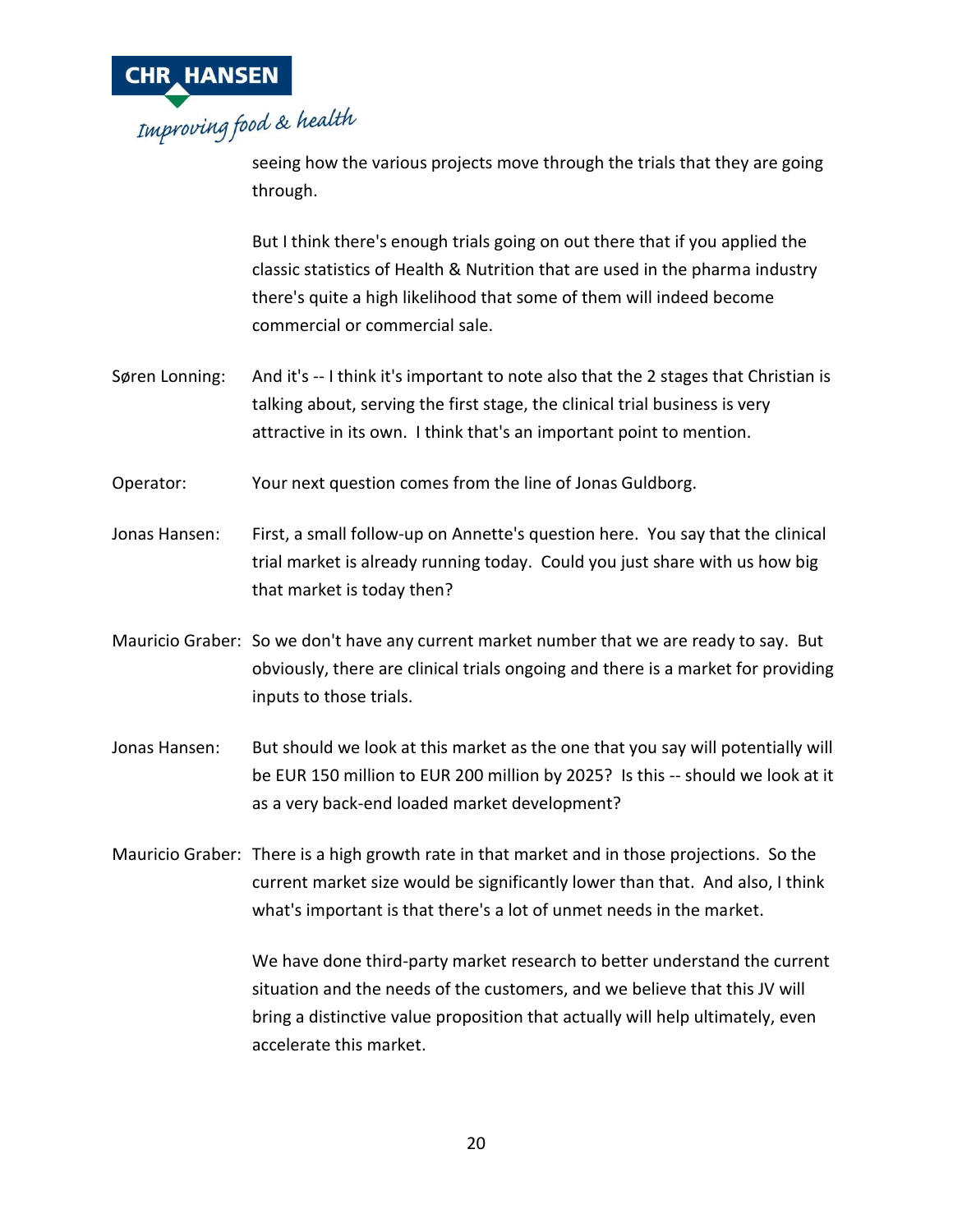

And I think that, Christian, is a very important point because what we believe is that there has not been a true go-to-market manufacturing partner to support the area of live biotherapeutics.

So jointly with our partner, Lonza, we believe that our announcement yesterday will give -- will create a clear message around the manufacturing capabilities that we bring to even attract more attention to these developing space.

- Jonas Hansen: Okay. Then I have 2 questions then. First of all, in Health & Nutrition, I'm sorry, but I'm a little bit confused here. There's been some timing of orders that has impacted both Q1 and Q2. Could you just tell us if -- is this timing of orders H1-related or is there also a spillover into Q3 now?
- Mauricio Graber: Is it related to Human Health or Animal Health, or in what specific area?
- Jonas Hansen: I think you're mentioning it in Human Health APAC.
- Mauricio Graber: Yes, that -- the Human Health APAC is very much driven by something that happened last year, so the -- we had a partner in that region that did a major launch last year. And there was -- they ordered a lot of product, in particular Q2 last year.

So you can say that it's not so much a timing this year between Q2 and other quarters. It's more the baseline that in that particular region was very demanding for last year.

When we look at APAC in Health & Nutrition, and in particular, Human Health, we do believe that -- we do see a very strong underlying momentum. And we expect to move into a good growth mode in this business also for Asia Pacific going forward.

Jonas Hansen: Okay, so there's no specific timing of orders that will impact Q3 in the whole of Health & Nutrition?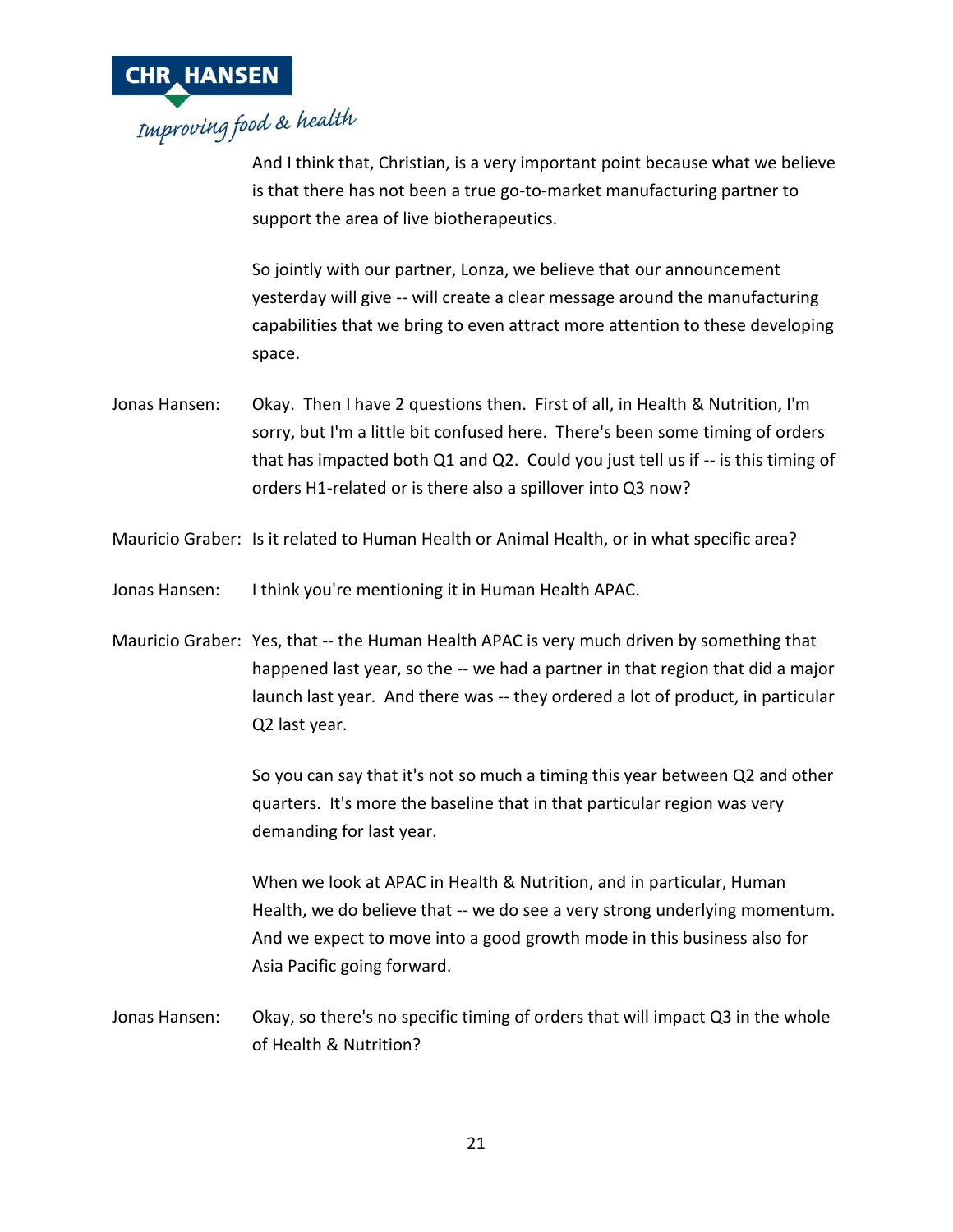

Mauricio Graber: No, I think the other component that we talked to was a -- in Animal Health was that change in distributor setup in EMEA.

> And here, you can say that can be a little bit of timing both towards the Q1 but also Q3. But I would say in larger scheme of things that is a lower impact when you sort of have that kind of dialogue with a distributor and change that model.

Jonas Hansen: Okay. Then my last question will be on Plant Health. If you could share with us how large a share of revenue it was in Health & Nutrition in Q2.

> And then you said in the prepared statement that the state approval in the U.S. is now expected to be in place at the end of your financial year. Will that mean that you will be able to go to the market from Q1 next financial year?

- Mauricio Graber: I think what we have said in relation to the timing, and I would pass it to Søren for the specific, is that on the -- we would like to go to market in the calendar year 2019. But that will be just the start-up. So yes, it will be reflected in our next fiscal year. And then on the specific number, Søren, maybe you want to comment on that.
- Søren Lonning: Yes. When it comes to Plant Health and looking at how much that contribute of the Health & Nutrition business, it is to the tune of around 5 percent, when you look at it year-to-date in Plant Health.

So it is still a relatively small part of Health & Nutrition, but it is a fastly growing and emerging field for us. So we are very pleased with the progress that we see.

Operator: Your next question comes from the line of Michael Rasmussen.

Michael Vitfell-Rasmussen: Three questions from me. First of all, yet another follow-up question on bioprotection. Is it correctly understood that DSM have also launched some competing products within the field in the past year or so?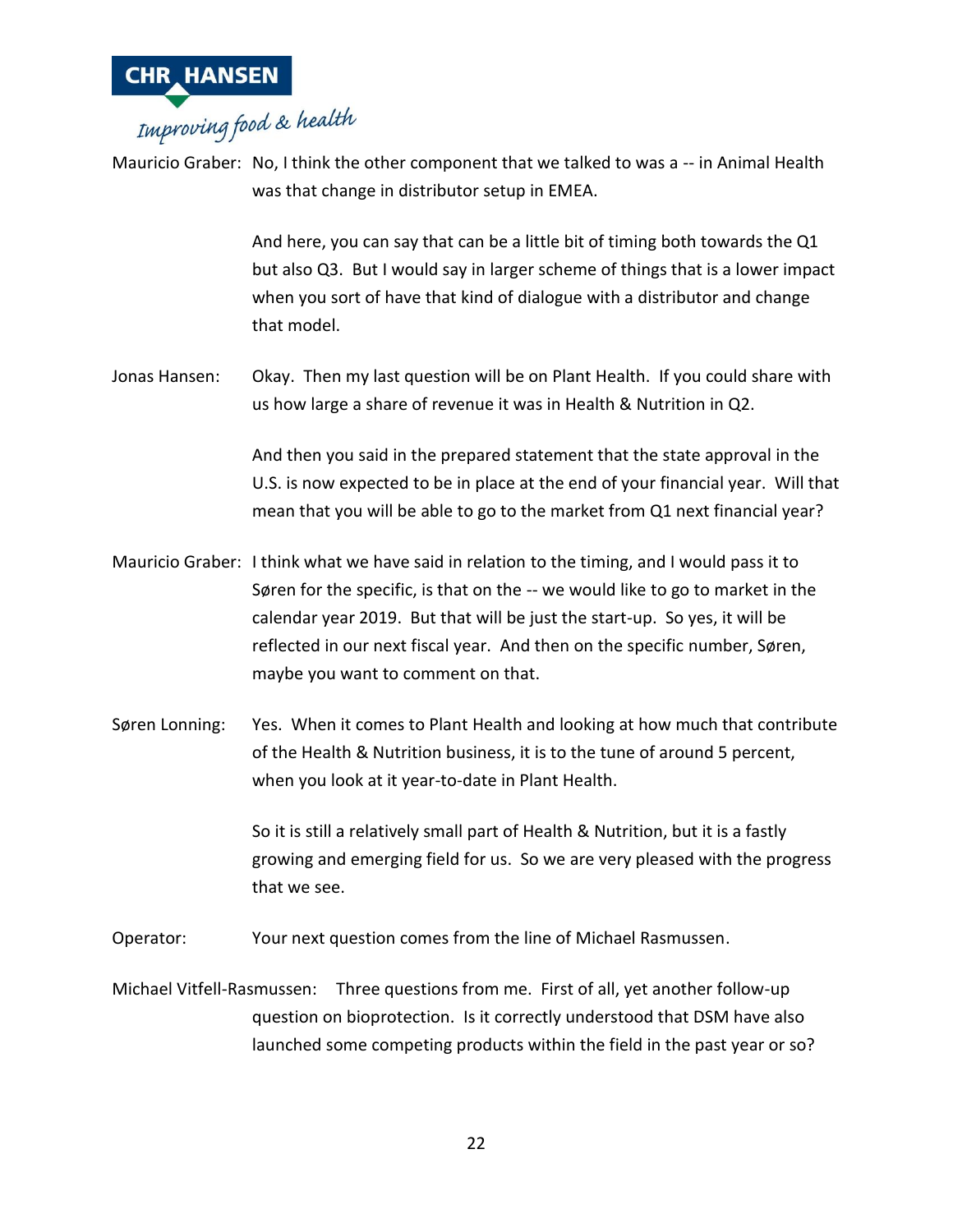

Is this impacting the growth when you exclude the 2 customers that halted production or is this something that you're not seeing? That's my first question. My second question is on the JV. So who actually initiated the contact between you and Lonza? And my last question is on the group guidance.

Now this is the second time you lowered the growth outlook for the NCD division. Does this mean that one should kind of conceptually think of this - as group growth is now a little bit lower in the range or is there anything that you see in the other divisions that is maybe doing slightly better?

Mauricio Graber: Okay, starting with bioprotection, I think we believe we bring a unique proposition to bioprotection in the way we use our culture solutions, but there's many other competitors in the field that you could broader call sort of natural food protection.

> Nothing that we comment on our growth, I think, has been effective by the competitive dynamics. We continue to see a very strong and leading position in the bioprotection proposition across all the regions.

On the joint venture, we have been doing that assessment for a long time, and I think so did Lonza. And it was a natural field -- natural connection for us to establish that. Christian, if you want to comment a bit further?

Christian Barker: No, absolutely, I think, we had obviously looked at a range different partnership alternatives through how we could move forward in this space and had reached a conclusion that Lonza is by far the most attractive partner we could see.

> I think they on their side had reached quite at similar conclusions, and we've had then fruitful dialogue now for a very long time that precedes the formation of this JV that we announced today.

Mauricio Graber: Søren, I'll pass it to you for the question on corporate guidance.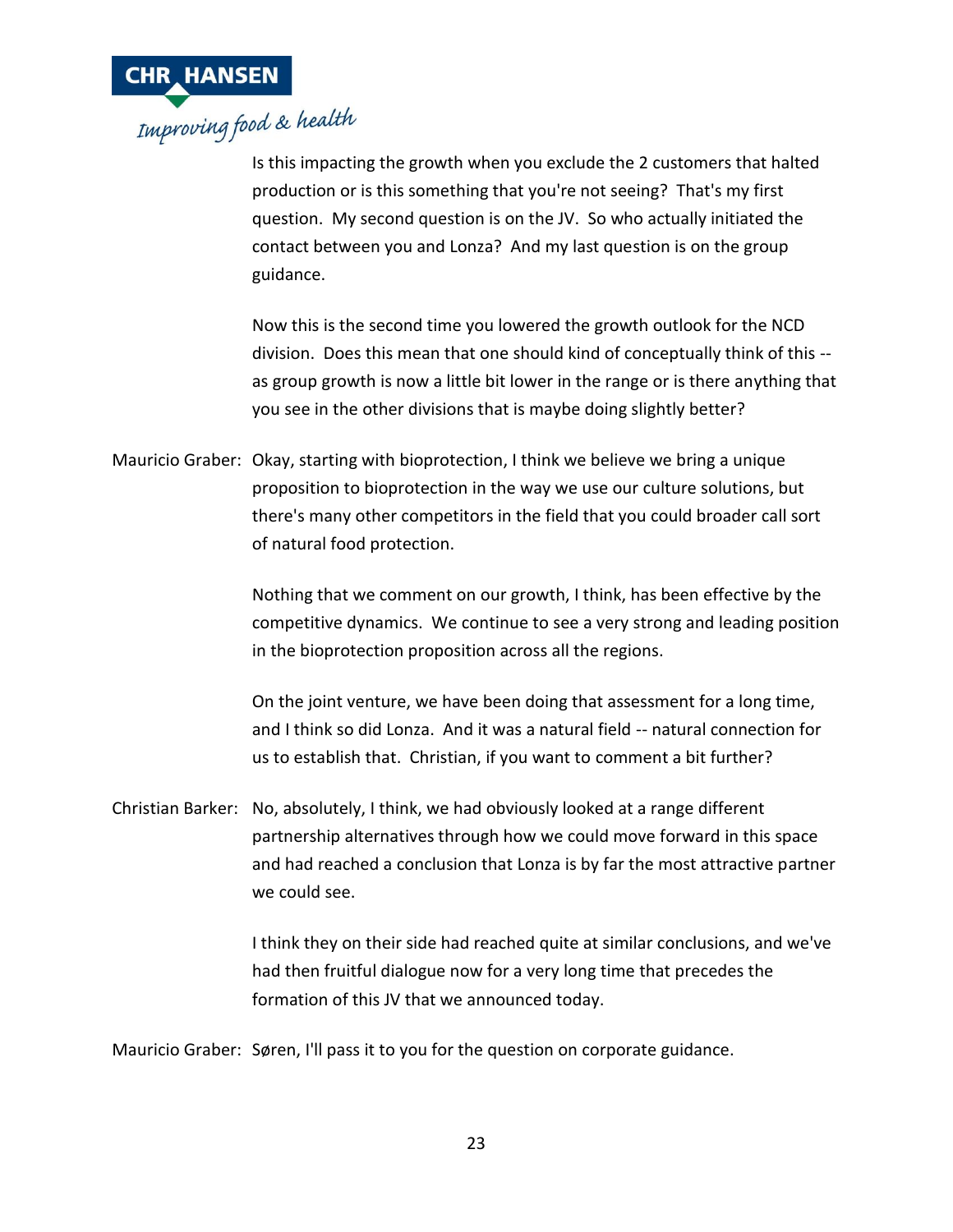

# **CHR HANSEN**<br>Improving food & health

Søren Lonning: Yes, regarding our guidance for the year, we have maintained 9 percent to 11 percent because we believe that it is in that range that is the outcome that we expect. So that means that both 9 percent, 10 percent and 11 percent are options that we can see.

> It's also clear that with the lowering of Natural Colors sends our original guidance in 9 percent in October, and also the fact that the euro price list effect has declined to a smaller extent. We're talking close to 0.5 percentage point just below that. It means that it has not been easier. It hasn't been easier to deliver 11 percent.

> So we do expect to see some areas stepping up in the second half, and that's what we are working to make happen, but overall, I mean, we do believe the 9 percent to 11 percent is the realistic field, but there are some things that have worked against us since we gave the original one.

Operator: Your next question comes from the line of Hans Gregersen.

Hans Gregersen: If we look on the LBG -- sorry, the LBP area, just to have a gauge on where we are, what's the revenue last year or this first half? That's the first question. Secondly, bioprotection, just to clarify, you stated growth around 15 percent in Q1, now around 10 percent.

> Does that imply you have roughly seen growth around -- only around 5 percent in Q2 in itself? Going to CHY-MAX Supreme, I would assume that goes by a somewhat hefty price premium. Can you give any indication of what we're looking at versus existing product offerings?

On Natural Colors, you have launched a new alternative based on sweet potato versus carmine. How do you see that delivering in terms of growth and margin going forward? And then finally, in terms of the resignation by Christoffer, Mauricio, how do you work with success in planning in Chr. Hansen?

Mauricio Graber: Søren, do you want to take the one on…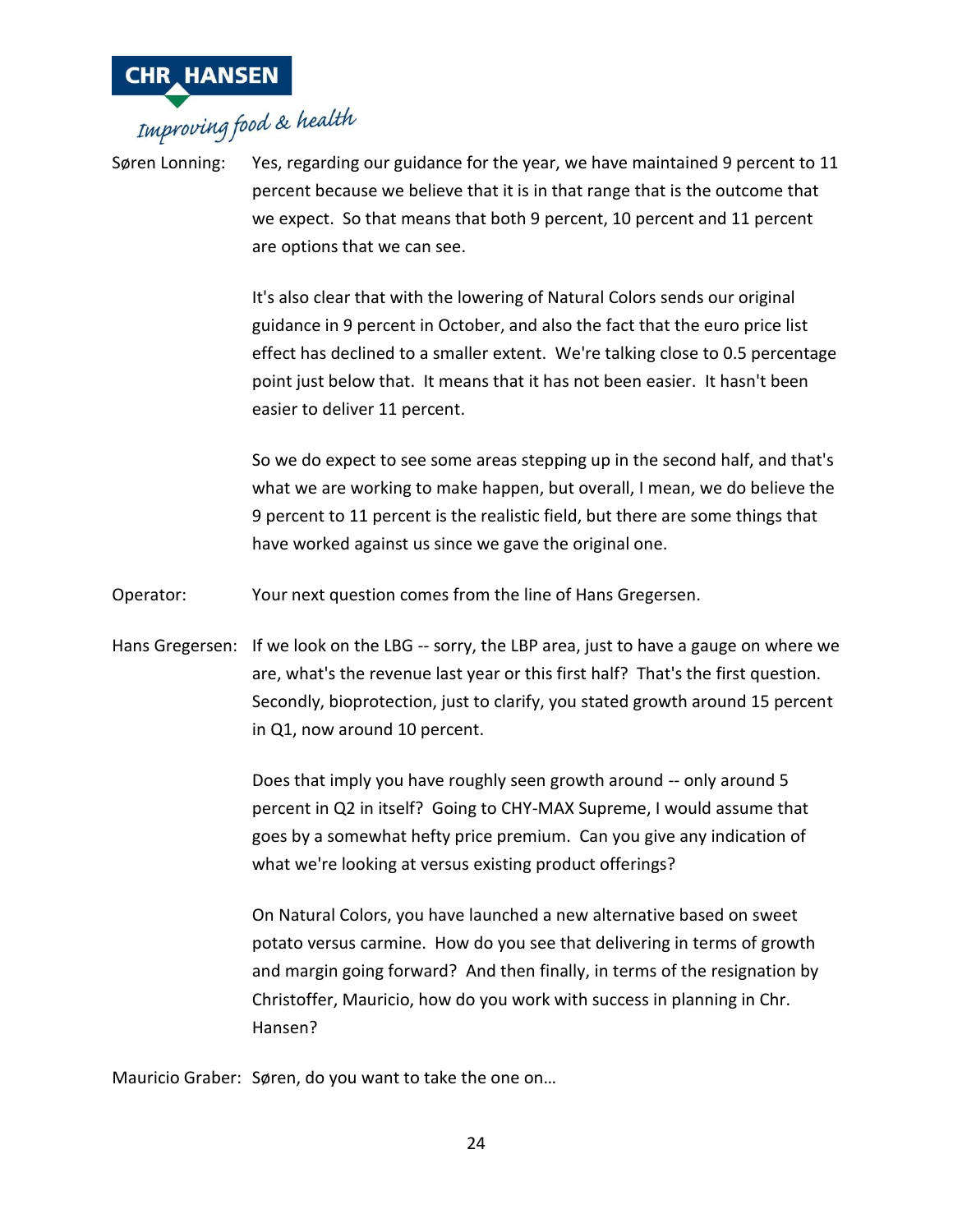

Søren Lonning: Yes, let me do the bio-p, address the bio-p question. I think when it comes to this, it's -- we ended slightly below the 10 percent in Q2, but year-to-date, we are slightly above 10 percent.

> So the reason for why we are -- when we report on bio-p it's a relatively small area and we have deliberately chosen not to report with decimals in this segment here. So we round to nearest 10 percent or 15 percent, 25 percent integer.

So it means that you cannot do a complete mathematical solution to this. But it is a fair assumption. It was slightly below 10 percent, but very, very little, below 10 percent in Q2. Then on the expected revenue for the JV, we have had…

- Hans Gregersen: No, sorry, the question was how -- in your existing business, how much have you generated in revenue either last year or this first half just to have a starting point?
- Søren Lonning: That's a very, very small number. So moving -- transferring this into a JV structure will not influence sort of the reported numbers or the outlooks in any material shape or form.

What you should be mindful is that there will now be a period until towards the end of this financial year Q1 of FY '20, where this will still be within Chr. Hansen but then it will be transferred out to a independent legal entity, and it will be consolidated in Chr. Hansen's books in a way that it will not impact our top line growth going forward. It will be reported as a -- on the financial items the net impact of that. And that's also why there's absolutely no impact on the Chr. Hansen short-term or long-term financial guidance.

Mauricio Graber: Yes, when you look at our Human Health activities, as we now focus on probiotics as supplements and infant formula that represents the core of our Human Health business.

> So the live biotherapeutics is a new field that you should just consider that the revenue will start as part of the joint venture. On CHY-MAX Supreme, so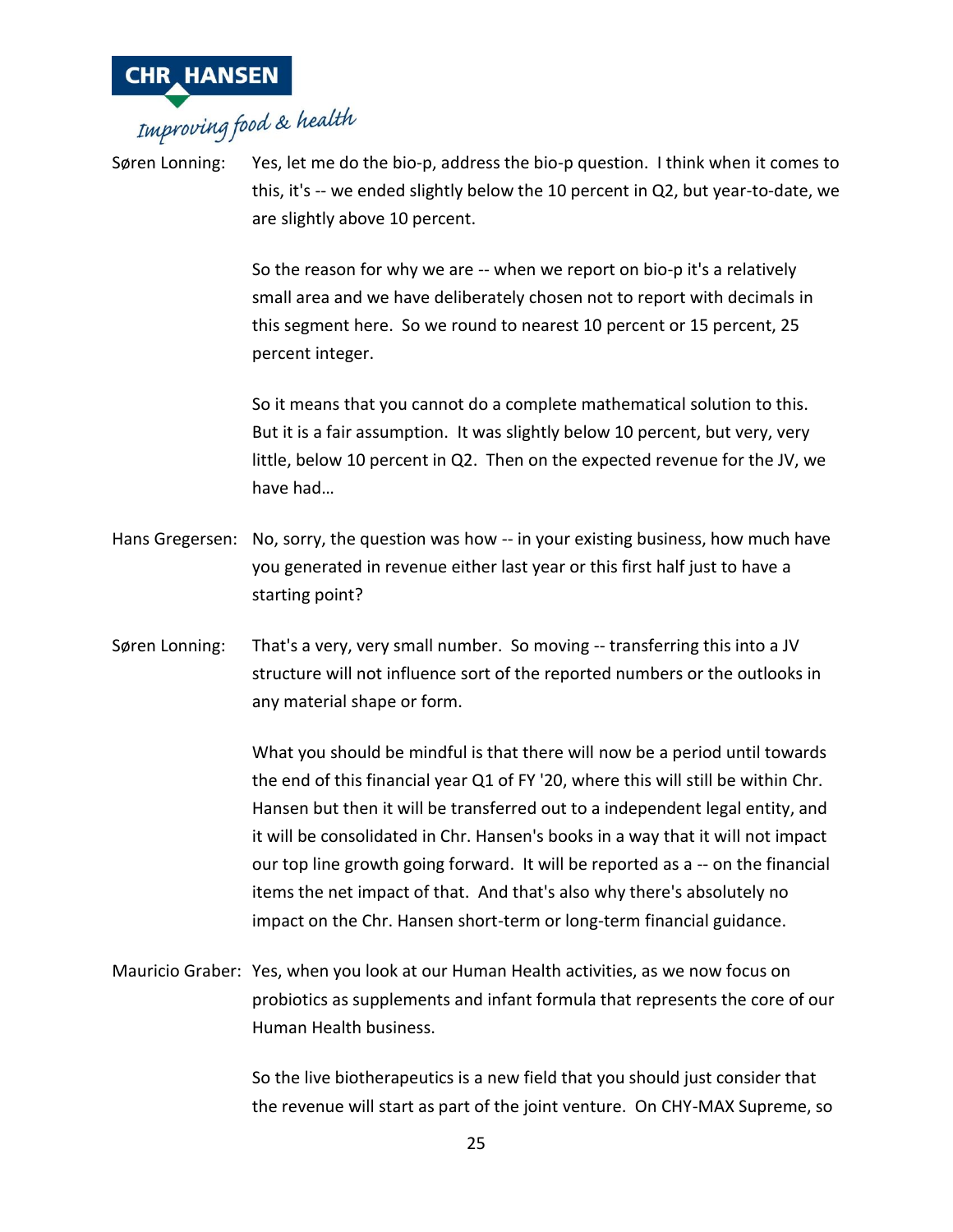

yes, I think, every time we bring new technology to market, it provides a technology advancement for our customers in productivity, in this case, further cheese production.

And it, for sure, comes as a margin premium for us where we share the benefits as well with our customers. So we expect that to be a continued positive impact on our mix and technology differentiation.

Christian Barker: May I just add one thing before we move on? I think you -- I think this is an excellent example on how you can innovate a traditional segment.

> We have been in coagulant since the company was founded in 145 years ago, and this is -- it's very innovative. You have to bear in mind that cheese producers normally operating at a margin level of 4 percent to 8 percent with milk being the absolutely largest part of their cost structure.

So being able to help customer achieve a 1 percent yield improvement is a pretty, pretty amazing achievement and will be a very important discussion point with customers just to put it in perspective.

Mauricio Graber: So Natural Colors division on the Hansen sweet potato, we expect that to be a great product for new product launches. It offers a solution to new developments where you don't want to have synthetics on carmine.

> And that's where we expect most of the growth to come. There may be also some conversions, but the product is quite unique and differentiated, so we have seen a lot of customer interest mainly on new development for new categories.

Hans Gregersen: And how is the price point?

Mauricio Graber: Obviously, the price point of anything that is coloring from foodstuff is more expensive than synthetics. So it's the price premium to customers but offers a really unique proposition and strong technology insulation.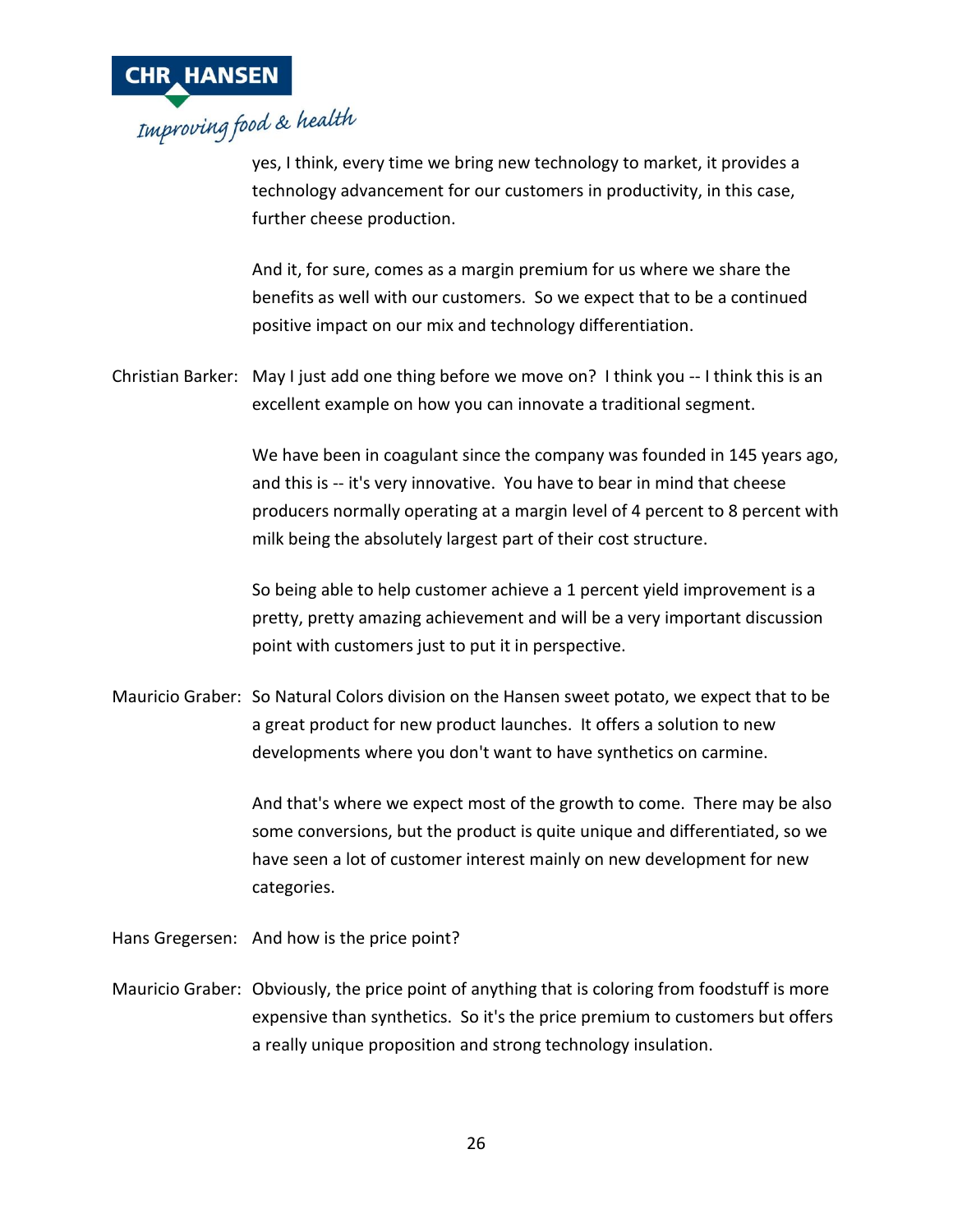

Hans Gregersen: But if you look at it as a comparison, so let's say, the carmine from cactus lice, how does it rate there?

Mauricio Graber: It rates definitely more expensive and it would be by a material multiple. That's why we believe this is more suited for customers that look for a clean label, full coloring from foodstuff proposition.

Operator: Your next question comes from the line of…

Mauricio Graber: Sorry, just on the last question because I thought it was important about Christoffer in the succession. So Christoffer has been a great contributor to the organization. We are proud of his contribution over the last 11 years.

> I think him pursuing a dream of becoming a CEO on a more entrepreneurial environment is something that as a leader I have to support. As you have noticed in the announcement, we have a tremendous strength in our pipeline.

> Jacob Vishof Paulsen has been the leader of our Europe and North America sales organization, somebody that has consistently delivered results above our Nature's no. 1 strategy and who brings tremendous potential for our future success.

> So on the one side, I'm sorry to lose Christoffer, and we wish him more success. On the other side -- as CEO, this represents an opportunity to continue to develop our talents internally and we move strongly and swiftly with that proposition.

Operator: Your next question comes from the line of Søren Samsøe.

Søren Samsøe: Firstly question in Health & Nutrition, where the sales into cattle farmers looks weak but seems like you expect them to come up second half but my question is more -- if we should maybe see this as a structural problem, given the -- you can say, the trends away from cattle meat and then also trends away from, you can say, dairies, milk-based dairies.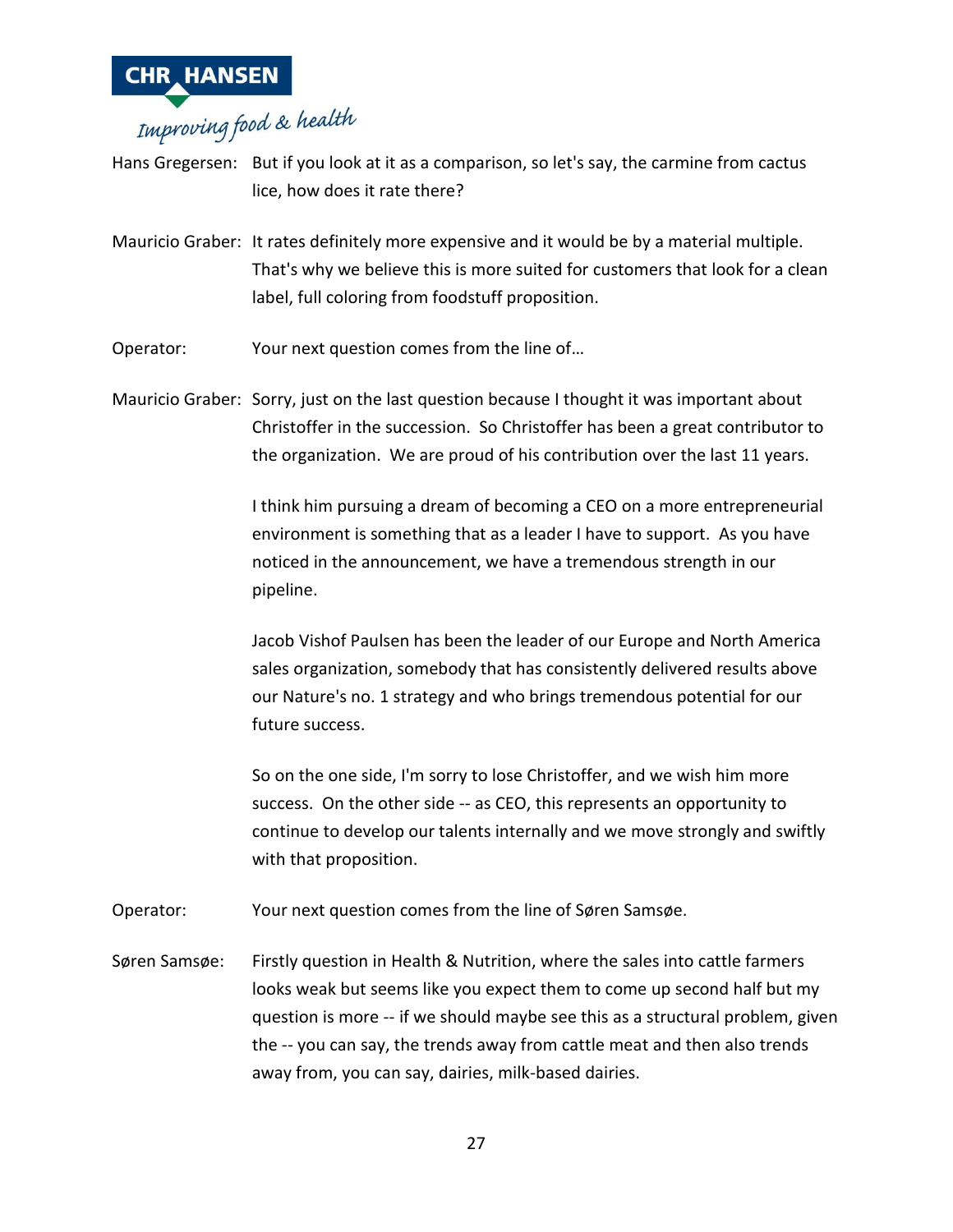

What makes you so sure this is not a structural issue? Second question is a follow-up on the CHY-MAX, the new enzyme that you call -- sorry, a culture that you call game-changing.

How long time do you think the rollout period will be? Is it something that we'll see impact already from this year? And then finally, a question on the JV. I know you are reporting it below EBIT, but maybe, how should we look at the profitability within the JV? What is it in this industry?

- Mauricio Graber: Christian, now that you are with us this morning. Do you want to take the one on the cattle farmers…
- Christian Barker: Yes, I guess, there's 2 questions, one is what is the outlook for global cattle consumption and then what is the situation right now in North America?

As we look at meat, you certainly have certain markets in parts of Western Europe and in parts of the U.S. where you see more people starting to consume less meat. But at the same time, you also have an emerging middle class in many huge countries around the world where you see meat consumption increasing.

So as we look at this, in the near and midterm, we don't envision any fundamental change in terms of the consumption patterns of meat when you look at it at a global level. Now as it relates to the current market conditions in North America, we do see that the farm gate milk prices in the U.S. have been very, very low.

We do see now some slight signs of improvement but there's no question that the environment for the average U.S. dairy farmer has been very, very tough over the past year, and that hurts both our cattle DSM business where we saw probiotics have added to the feed and also the silage inoculants, which in many cases, is sold to dairy farmers. We see some signs of improvement now in the prices and we'll have to see what now happens.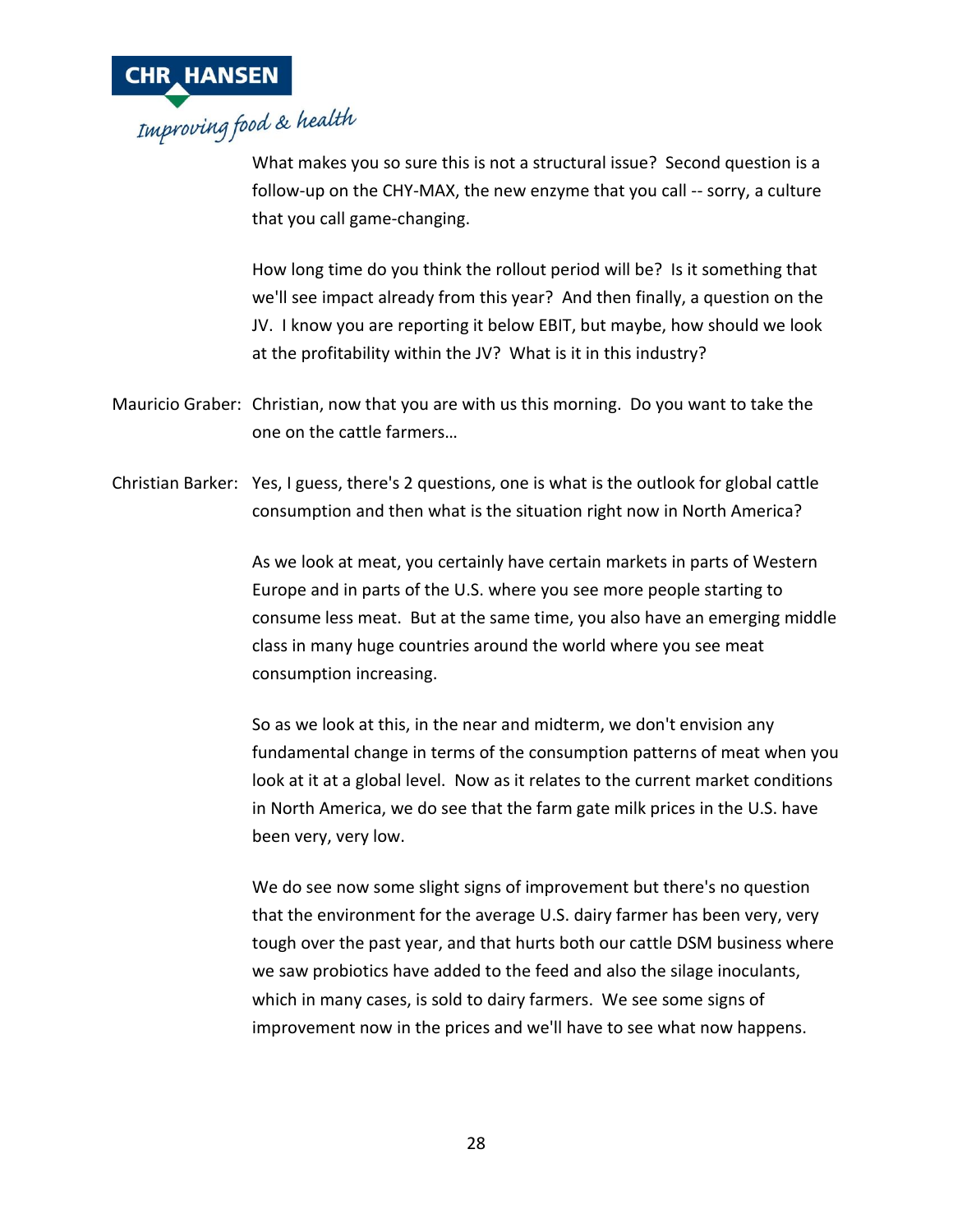

Mauricio Graber: I think on CHY-MAX Supreme, usually, our technologies have taken 5 to 7 years to fully deploy and mature into the market. Now we're excited because we just launched and already signed up our first customer.

> So we see tremendous excitement in the market. And our hopes is that this will commercialize at a faster pace. But Søren, you may want to comment on that and also on the JV EBIT.

Søren Lonning: Yes, I think it is a really strong selling argument. We come up with the CHY-MAX Supreme. That being said, as you have also seen, previously in Chr. Hansen, it takes a bit of time to get customers to buy.

> It's very encouraging what we've seen so far, already selling, but you should not expect a major change to the FY '19 numbers from this, especially if there's a ramp-up period to this and secondly, bringing innovation, up-selling opportunities is part of what our fundamental growth model.

> So it's not a product either that changes our long-term financial ambition for Food Cultures & Enzymes. Regarding the JV and profitability, so here, you should think about it a little bit in stages.

> So what we have said is that it will be requiring some capital in the first 3 to 4 years of the lifetime of the JV, and the majority of that is for CapEx investments, but it also we are infusing resources into really scaling this up fast. So it means that there will also be operational losses in the first couple of years.

As we alluded to in the company announcement, then we expect to be sort of being close to breakeven in a 3, maybe 4-year period. And hence, this is really the time where it needs some support from the parents in terms of financial support.

When you look at it in a more long-term perspective, in terms of how to think about profitability of this, I think the reference to put up here is that Lonza operating in the CDMO space already today have an EBIT margin that is close to 25 percent. This is a premium segment.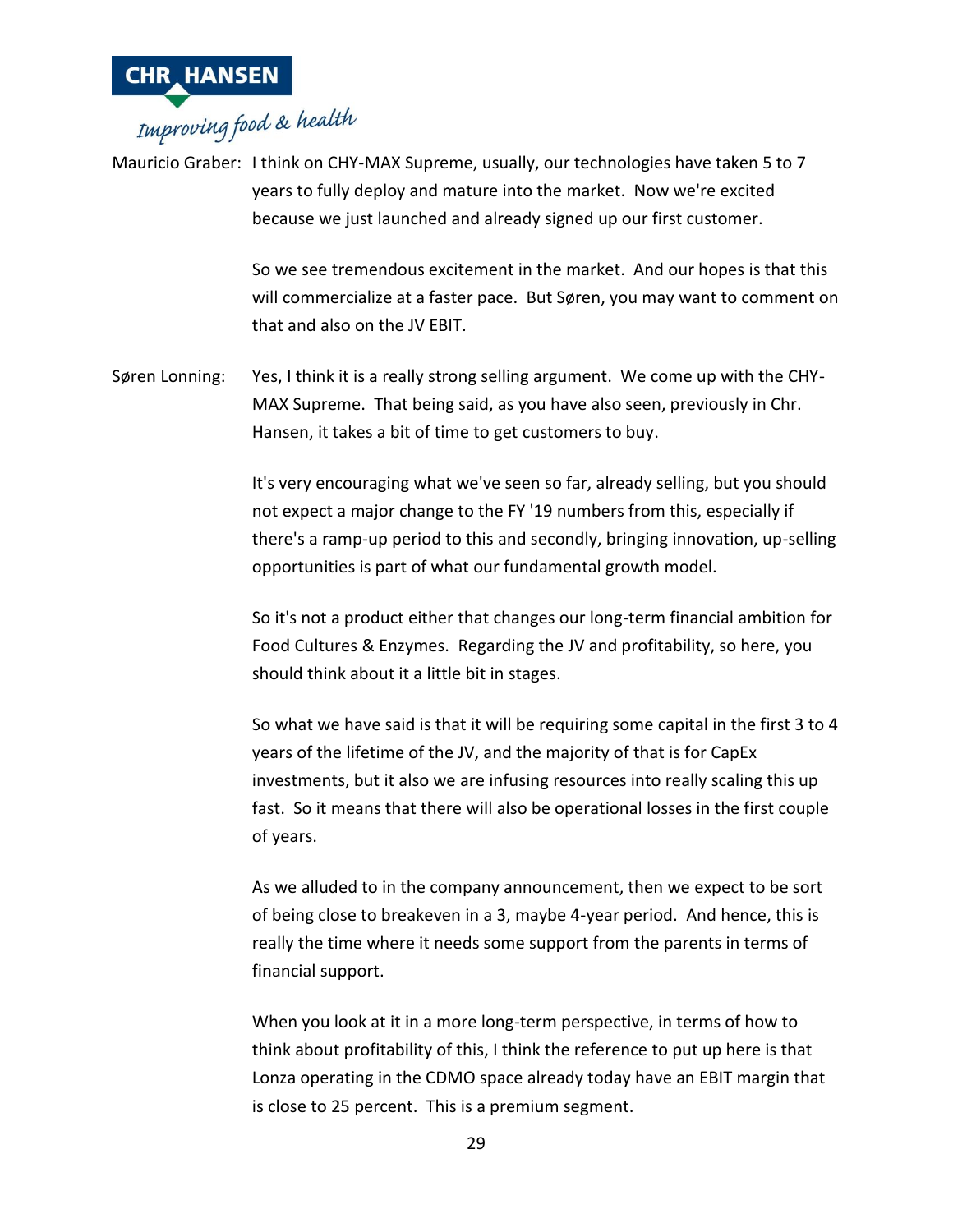

It will be definitely a premium segment compared to the overall portfolio of what Lonza engage in. So I do believe that using Lonza and then also considering that it is -- we are bringing something with a higher premium is the way that I would think about the sort of the profitability long term in this business.

Operator: Your next question comes from the line of Heidi Vesterinen.

Heidi Vesterinen: A few questions, please. So first, on Health & Nutrition, you talked about investing and building route-to-market. Could you talk about what exactly you're investing in?

> And is this related to what we talked about earlier about the channel shifts in the market, how you're selling to premium customers, they were illpositioned in terms of the channel shift? And I wondered, do you have an update on what you or your customers doing in reference to that to win back share?

> And then second question on Animal Health. Are you seeing any impact from the floods in the Midwest, please? We heard that some livestock were killed. Does this impact your business at all?

Mauricio Graber: Heidi, good morning. I would say, in the route-to-market, it varies by each of our areas, and given the benefit that we have, Christian, he can comment on that, but when you look at Plant Health, we have talked about route-tomarket more on building our partnerships beyond FMC.

> When you look at our Animal Health, it's been more of our route-to-market to reaching sort of the right customers. And maybe, Christian, you can comment on that and as well on the channels in human.

Christian Barker: Absolutely, and in Animal Health, route-to-market is indeed our most important strategic ambition if we look at where we put our attention and our resources. And we have a situation where we have quite high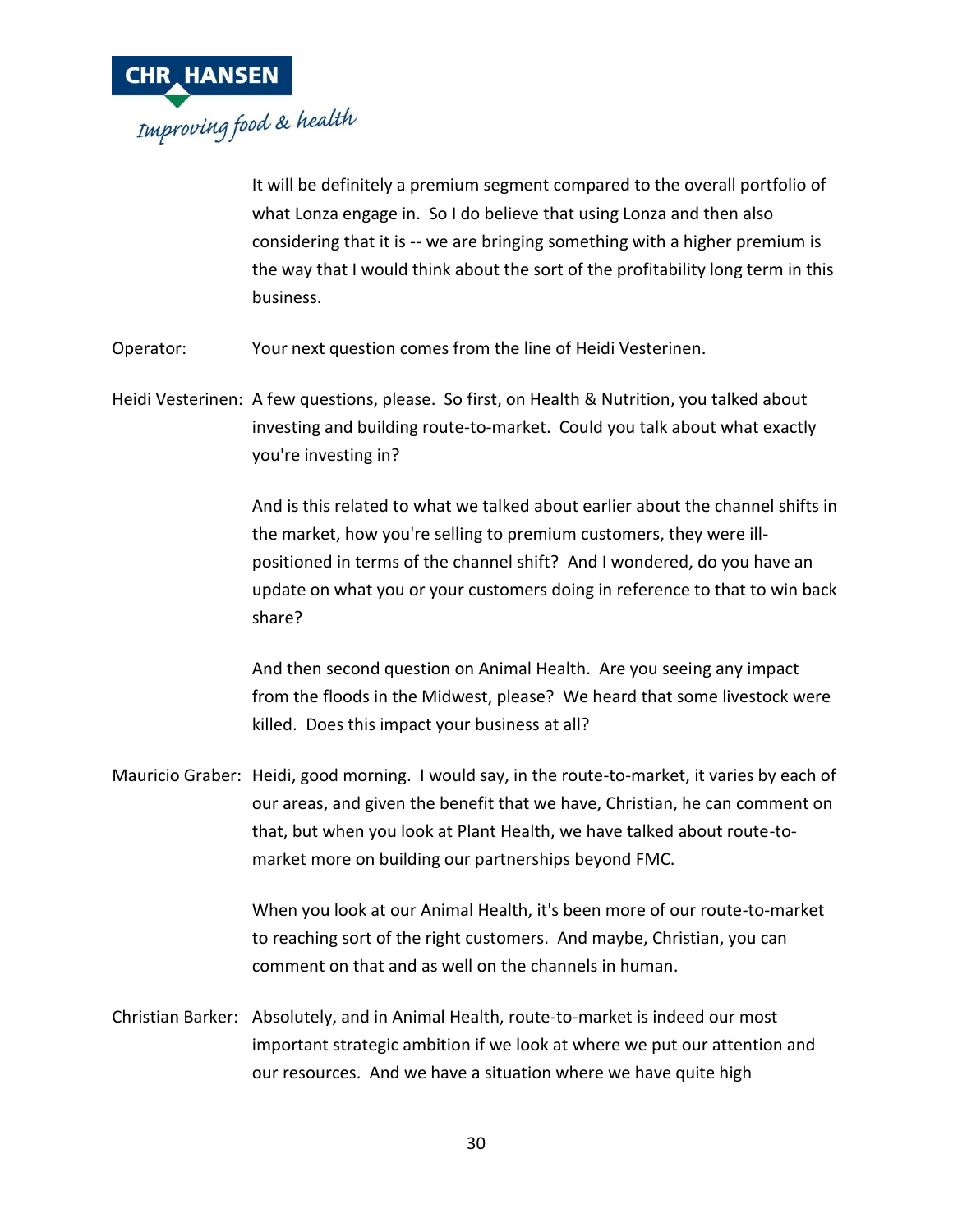

penetration of our solutions in North America, but still a very low penetrations in many markets within APAC and EMEA.

So when we talk about investing in route-to-market in Animal Health, we are talking about basically putting more technical experts on the ground that can support and optimize distributor relationships in the local markets to make sure that we drive growth.

We have done that over the past year, and we're basically seeing a very high payoff on that investment in terms of accelerated growth in the markets where we deploy the resources.

Mauricio Graber: Do you want to comment a little bit on Plant Health as well?

Christian Barker: Yes. No, I think as Mauricio said, on Plant Health, we have an existing partnership with FMC where they provide the route-to-market and the application expertise as well for the joint development of the products.

> But we have also structured the FMC partnership in a way where we are free to also do partnerships with other parties. And that is certainly something where we have ongoing dialogues with relevant players in the market.

Mauricio Graber: And the second question was about the cattle…

Christian Barker: Yes, whether the flooding in the Midwest had an impact. I think when things like this occur, this including, I mean, it can have a smaller impact on Chr.

> Hansen, but we would try to avoid blaming the performance in our business based on this weather incident. But of course, there can be a minor impact. But we should be able to grow in despite of that and that's our ambition.

Heidi Vesterinen: And then another one if possible on the JV. Is the agreement with Lonza exclusive in any way? Or can they actually work with others if they wanted to? And can they share this special encapsulation technology they have with other players in the market who are also involved in the human microbiome project?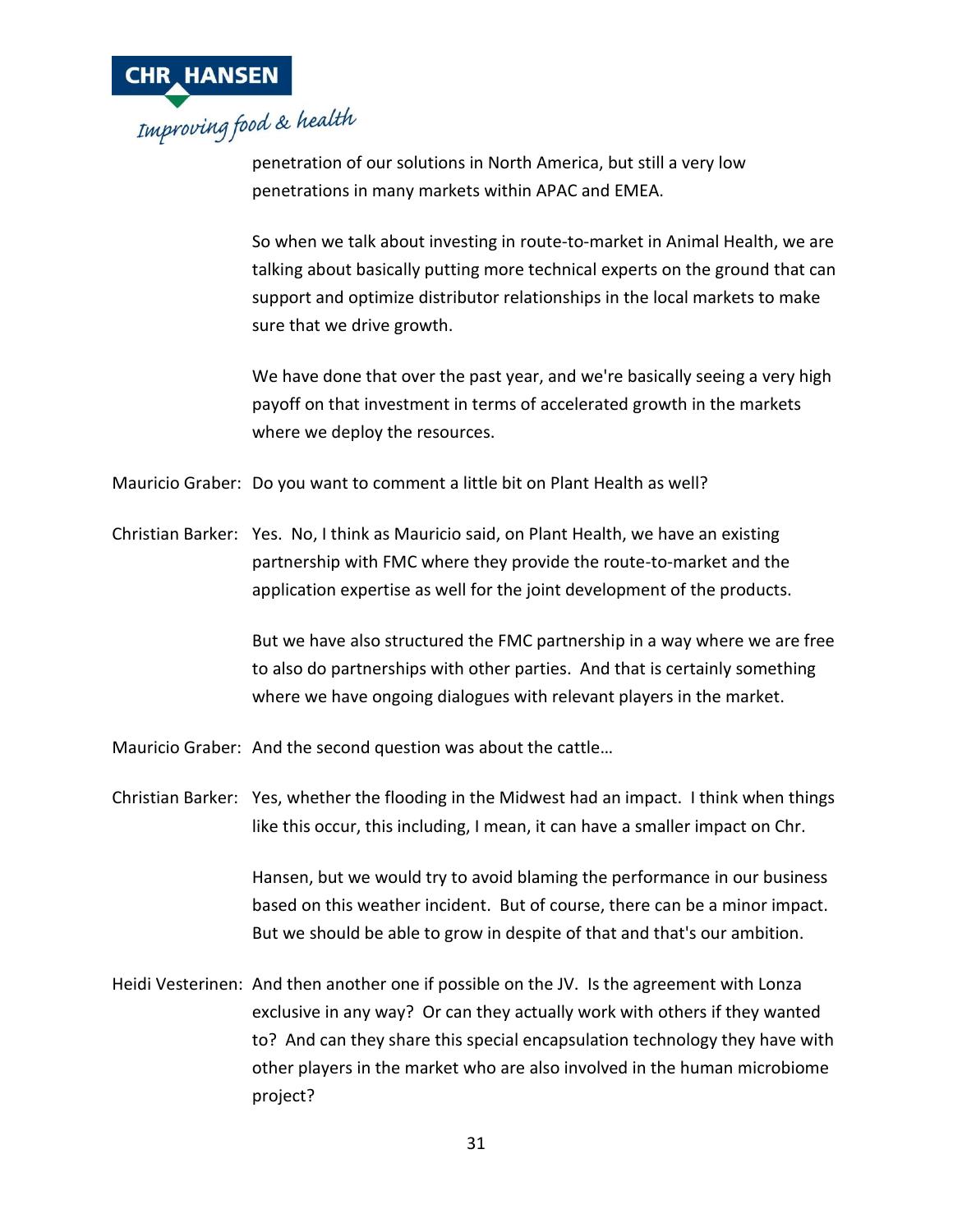

# **CHR HANSEN**<br>Improving food & health

Christian Barker: Yes, so within the field of the JV, which is live biotherapeutics, e.g. bacteria, end products that are bacteria in drugs, the JV is exclusive.

> So we cannot do activities inside that field outside this JV and Lonza cannot either. Now what they do with their encapsulation technology outside the field of the JV, of course, is a different question, but the JV is exclusive inside the field.

Operator: Your next question comes from the line of Ben Gorman.

Ben Gorman: Most of my questions have been asked, but just a quick sort of follow-up on the Plant Health. I wanted to clarify the growth phasing in terms of Q1 and Q2 that you've seen over this year so far.

> You mentioned that the business is now sort of 5 percent of the division. And I think you mentioned that it was a bit more than that in Q1. So I just wanted to sort of clarify, sequentially, have you seen a significantly lower revenue in Q2 for Plant Health?

And how much of an impact does this had on your year-on-year print from an organic point of view? And just sort of on that point, in Brazil, because you have the 2 planting seasons in sugarcane, et cetera, when are really going to be the big selling period to you guys in that business going forward?

Mauricio Graber: I think given the size of the business and the seasonality of the business, it will not be proper to sort of look at the absolute size of the business quarterby-quarter to see if we are losing momentum or gaining momentum.

> We are very much exposed given that a large of our business in Latin America, Brazil, they are very much exposed to these planting cycles, and Q4, our financial Q4 is the largest window for selling these solution as it is today.

That is something that can change a little bit depending on how much our partners want to bring in inventories in due time or optimize more the inventory before the season and so on.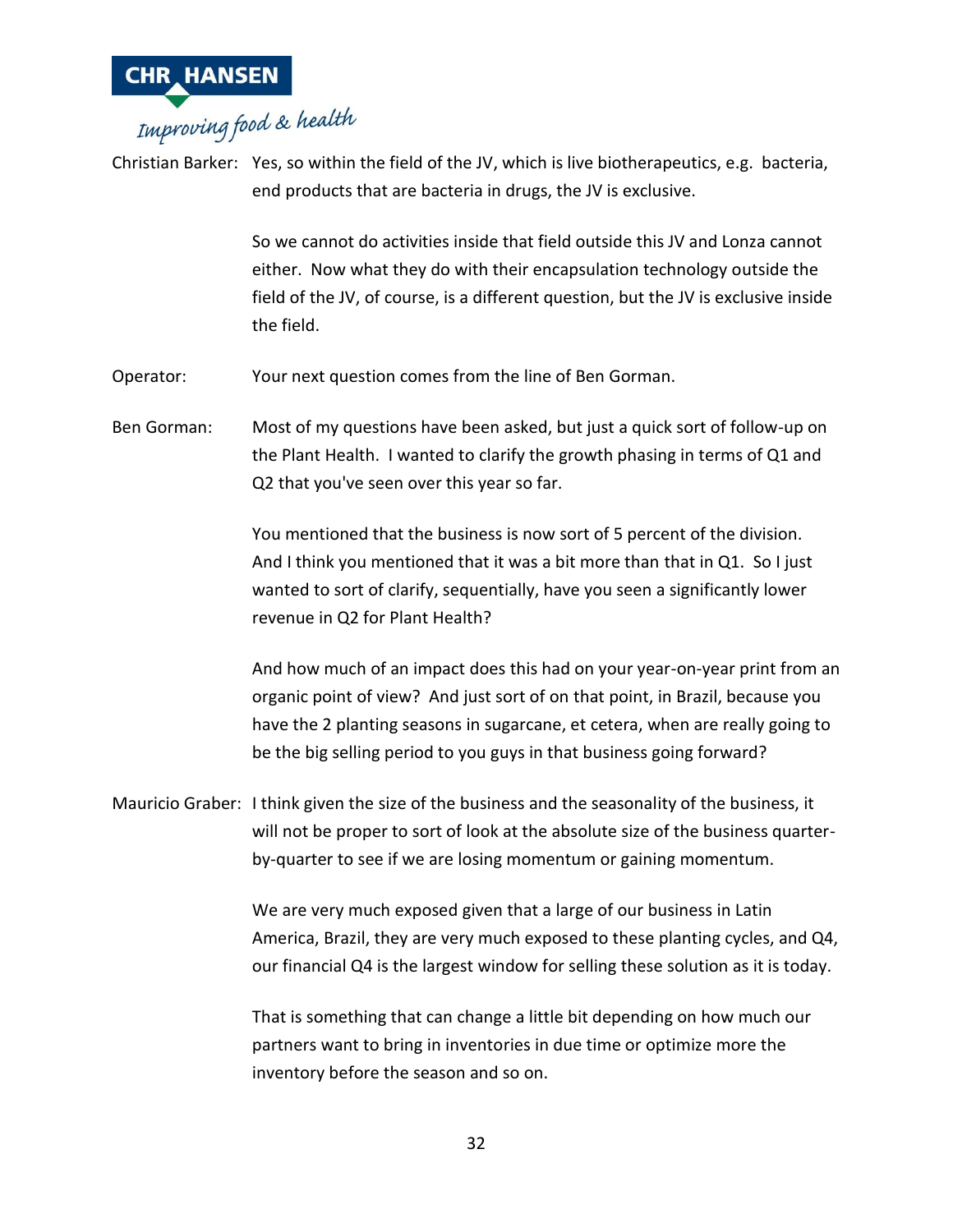

So that gives a certain, you can say, a little bit volatility to that part. That being said, when it comes to the quarterly growth, it was high and very attractive double-digit growth in Plant Health in Q2.

So very strong growth compared to what is experienced in the same period of the planting season last year, and that reinforces also the trend that we have seen in recent quarters with Plant Health. So you should not be reading anything into that except that the momentum in Plant Health is very strong at the moment.

And, Christian, the other thing that we continue to see is that the efficacy of our solutions as biological alternatives continued to get a stronger acceptance in the markets.

Christian Barker: Absolutely. I mean, we've seen customers conduct trials that demonstrate that in some crops within Brazil, the biological solutions delivered same performance as the harshest chemical solutions you can find.

> And so as we look at a lot of leading indicators in terms of customer adoption rates, outcomes of customers, field trials and so forth, we are very, very positive about the momentum we have in Plant Health.

- Ben Gorman: Then can you just give us an idea about the scale of coverage in Brazil? I mean, is that significant upside to acreage for you guys still just in sugarcane, or you're pretty much everywhere where the previous toxic products was banned?
- Christian Barker: Yes, so we -- sugarcane is still the biggest crop we have. We continue to see significant upside for further penetration in sugarcane. But more important, we also entered the soy market in Brazil last year which is a huge market. The Brazilian soy acreage is the second biggest in the world.

And the penetration is still very, very low but we see tremendous pickup of the products. Unfortunately, the soy market is very fragmented and that also means that the time to full penetration will be relatively long in this field but there's plenty of upside.